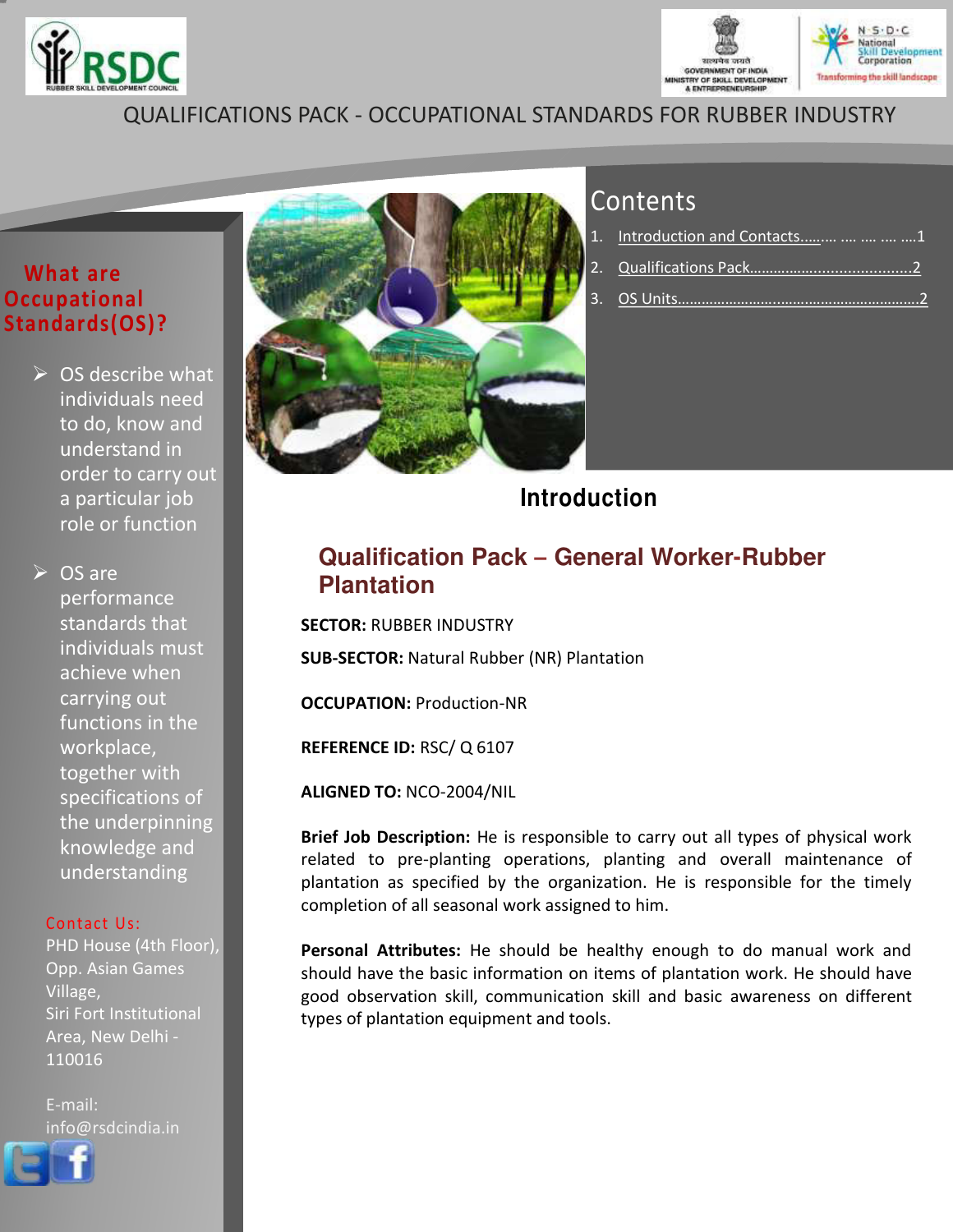



pment

#### *Qualifications Pack for General Worker- Rubber Plantation*

| <b>Qualifications Pack Code</b> | <b>RSC/Q 6107</b>                       |                       |            |
|---------------------------------|-----------------------------------------|-----------------------|------------|
| <b>Job Role</b>                 | <b>General Worker-Rubber Plantation</b> |                       |            |
| <b>Credits(NSQF)</b>            | <b>TBD</b>                              | <b>Version number</b> | 1.0        |
| <b>Sector</b>                   | <b>Rubber Industry</b>                  | <b>Drafted on</b>     | 22/06/2015 |
| Sub-sector                      | <b>Natural Rubber Plantation</b>        | Last reviewed on      | 22/06/2015 |
| <b>Occupation</b>               | <b>Production-NR</b>                    | Next review date      | 22/06/2017 |
| <b>NSQC Clearance on</b>        | 20/07/2015                              |                       |            |

<span id="page-1-0"></span>

| <b>Job Role</b>                            | <b>General Worker-Rubber Plantation</b>                                                                                                                                                                                                                                   |  |
|--------------------------------------------|---------------------------------------------------------------------------------------------------------------------------------------------------------------------------------------------------------------------------------------------------------------------------|--|
|                                            |                                                                                                                                                                                                                                                                           |  |
| <b>Role Description</b>                    | He is responsible to carry out all types of physical work related<br>to pre-planting operations, planting and overall maintenance<br>of plantation as specified by the organization. He is responsible<br>for the timely completion of all seasonal work assigned to him. |  |
| <b>NSQF level</b>                          | $\mathbf{1}$                                                                                                                                                                                                                                                              |  |
| <b>Minimum Educational Qualifications*</b> | High school education                                                                                                                                                                                                                                                     |  |
| <b>Maximum Educational Qualifications*</b> | <b>NA</b>                                                                                                                                                                                                                                                                 |  |
|                                            | 1. Training in all aspects of pre-planting, planting & other                                                                                                                                                                                                              |  |
| <b>Training</b>                            | cultural operations from a rubber plantation                                                                                                                                                                                                                              |  |
| (Suggested but not mandatory)              | 2. Basic training in using road tracer, pit maker, weed cutter                                                                                                                                                                                                            |  |
|                                            | and sprayer/duster.                                                                                                                                                                                                                                                       |  |
| <b>Minimum Job Entry Age</b>               | 18 years                                                                                                                                                                                                                                                                  |  |
| <b>Experience</b>                          | Minimum 2 year experience in rubber plantations.                                                                                                                                                                                                                          |  |
|                                            | Compulsory:                                                                                                                                                                                                                                                               |  |
|                                            | RSC/N 6108 Rubber plantation development and<br>1.                                                                                                                                                                                                                        |  |
| <b>Applicable National Occupational</b>    | maintenance                                                                                                                                                                                                                                                               |  |
| <b>Standards (NOS)</b>                     | 2. RSC/N 5005 Natural Resource Management                                                                                                                                                                                                                                 |  |
|                                            | RSC/N 5006 Providing feedback to higher authorities<br>3.                                                                                                                                                                                                                 |  |
|                                            | <b>Optional:</b>                                                                                                                                                                                                                                                          |  |
|                                            | <b>NA</b><br>1.                                                                                                                                                                                                                                                           |  |
| <b>Performance Criteria</b>                | As described in the relevant OS units                                                                                                                                                                                                                                     |  |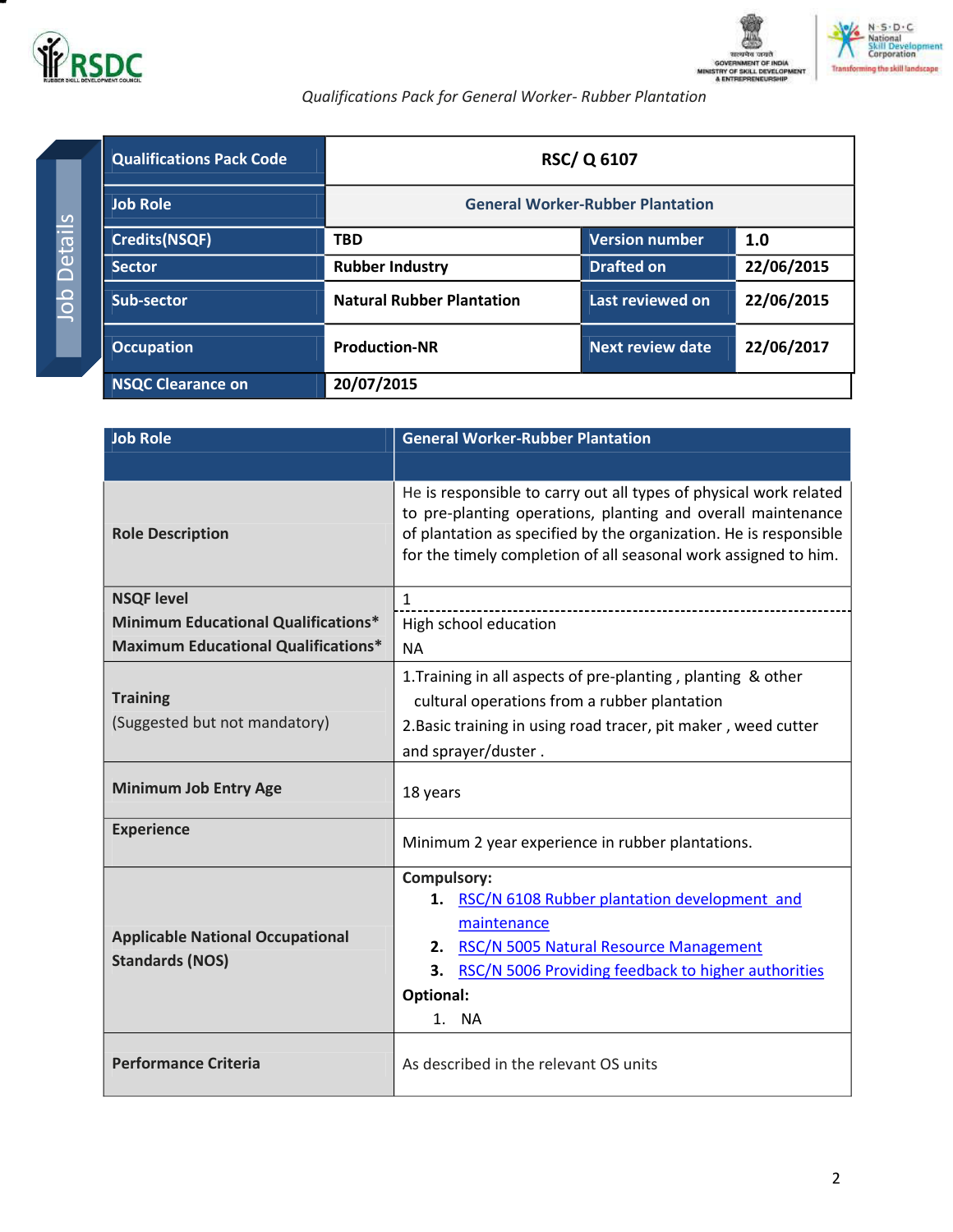





*Qualifications Pack for General Worker- Rubber Plantation*

| <b>Keywords / Terms</b>       | <b>Description</b>                                                                                                                                         |
|-------------------------------|------------------------------------------------------------------------------------------------------------------------------------------------------------|
| Sector                        | Sector is a conglomeration of different business operations having similar<br>businesses and interests. It may also be defined as a distinct subset of the |
|                               | economy whose components share similar characteristics and interests.                                                                                      |
| Sub-sector                    | Sub-sector is derived from a further breakdown based on the characteristics<br>and interests of its components.                                            |
| Occupation                    | Occupation is a set of job roles, which perform similar/related set of<br>functions in an industry.                                                        |
| Function                      | Function is an activity necessary for achieving the key purpose of the sector,                                                                             |
|                               | occupation, or area of work, which can be carried out by a person or a group                                                                               |
|                               | of persons. Functions are identified through functional analysis and form the                                                                              |
|                               | basis of OS.                                                                                                                                               |
| Job Role                      | Job role defines a unique set of functions that together form a unique                                                                                     |
|                               | employment opportunity in an organization.                                                                                                                 |
| <b>OS</b>                     | OS specify the standards of performance an individual must achieve when                                                                                    |
|                               | carrying out a function in the workplace, together with the knowledge and                                                                                  |
|                               | understanding they need to meet that standard consistently. Occupational                                                                                   |
|                               | Standards are applicable both in the Indian and global contexts.                                                                                           |
| Performance Criteria          | Performance Criteria are statements that together specify the standard of                                                                                  |
| <b>NOS</b>                    | performance required when carrying out a task.                                                                                                             |
|                               | NOS are Occupational Standards which apply uniquely in the Indian context.                                                                                 |
| <b>Qualifications Pack</b>    | Qualifications Pack Code is a unique reference code that identifies a                                                                                      |
| Code                          | qualifications pack.                                                                                                                                       |
| <b>Qualifications Pack</b>    | Qualifications Pack comprises the set of OS, together with the educational,                                                                                |
|                               | training and other criteria required to perform a job role. A Qualifications                                                                               |
|                               | Pack is assigned a unique qualification pack code.                                                                                                         |
| Unit Code                     | Unit Code is a unique identifier for an Occupational Standard, which is<br>denoted by an 'N'.                                                              |
| Unit Title                    | Unit Title gives a clear overall statement about what the incumbent should be                                                                              |
|                               | able to do.                                                                                                                                                |
| Description                   | Description gives a short summary of the unit content. This would be helpful                                                                               |
|                               | to anyone searching on a database to verify that this is the appropriate OS                                                                                |
|                               | they are looking for.                                                                                                                                      |
| Knowledge and                 | Knowledge and Understanding are statements which together specify the                                                                                      |
| Understanding                 | technical, generic, professional and organizational specific knowledge that an                                                                             |
|                               | individual needs in order to perform to the required standard.                                                                                             |
| <b>Organizational Context</b> | Organizational Context includes the way the organization is structured and                                                                                 |
|                               | how it operates, including the extent of operative knowledge managers have                                                                                 |
|                               | of their relevant areas of responsibility.                                                                                                                 |
| <b>Technical Knowledge</b>    | Technical Knowledge is the specific knowledge needed to accomplish specific<br>designated responsibilities.                                                |
| Core Skills or Generic        | Core Skills or Generic Skills are a group of skills that are key to learning and                                                                           |
| <b>Skills</b>                 | working in today's world. These skills are typically needed in any work                                                                                    |
|                               | environment. In the context of the OS, these include communication related                                                                                 |
|                               | skills that are applicable to most job roles.                                                                                                              |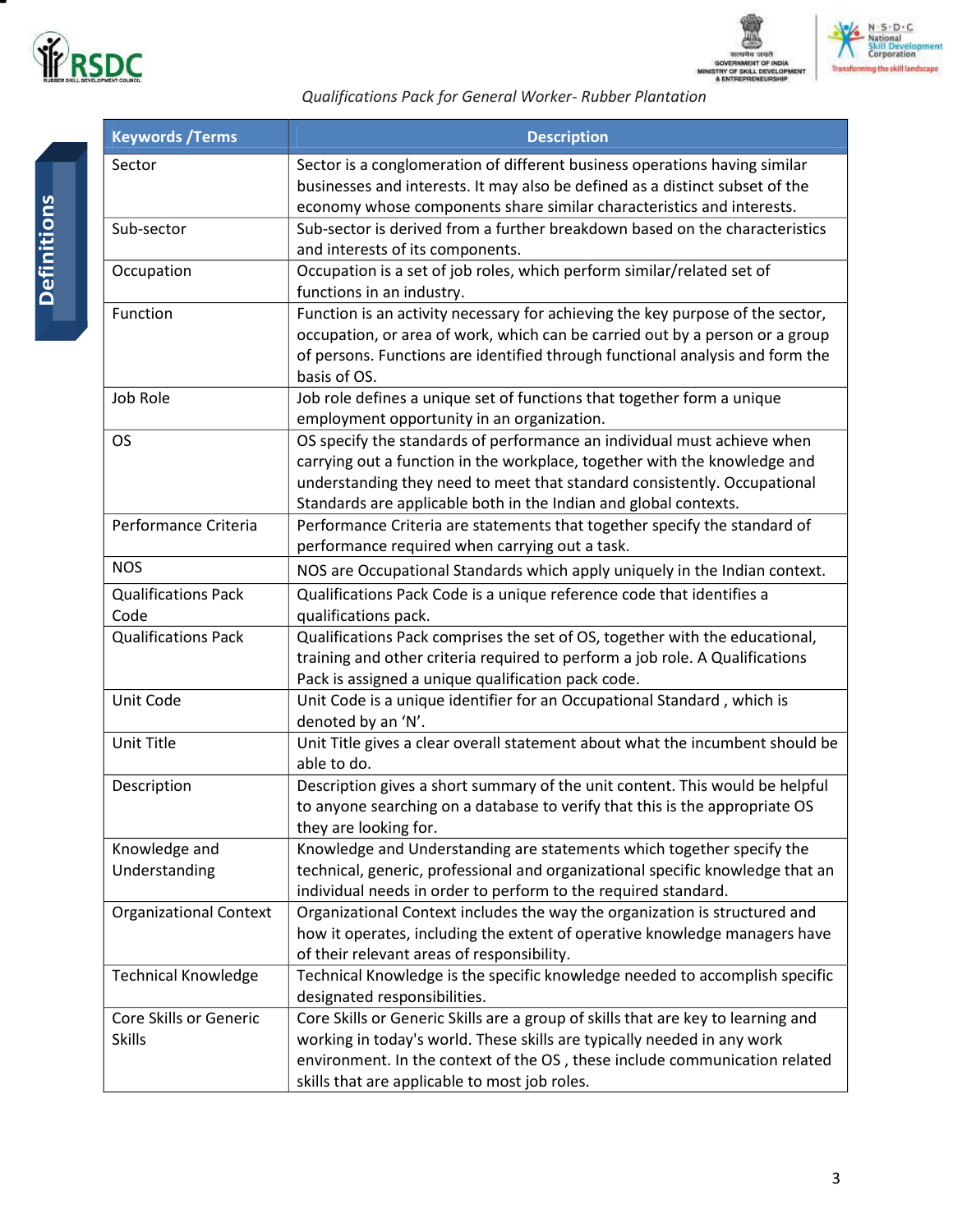







----------------------------------------------------------------------------------------------------------------------------- ----------

# **National Occupational Standard**



**Overview** 

<span id="page-3-0"></span>**This unit is about rubber plantation development and maintenance work in a rubber plantation.**

----------------------------------------------------------------------------------------------------------------------------- ----------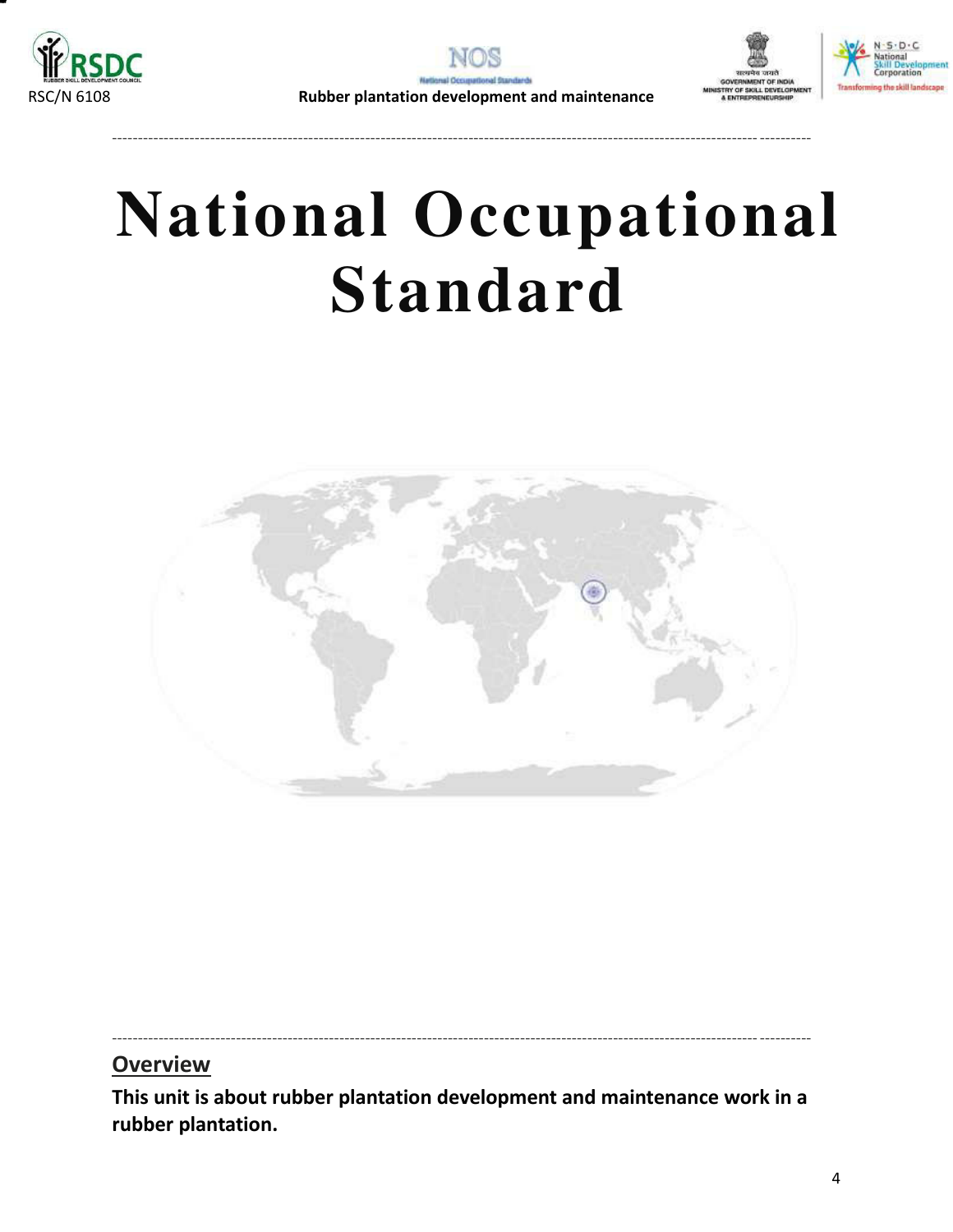







N - S - D - C<br>| National<br>| Skill| Development<br>| Corporation



| <b>Unit Code</b>                           | <b>RSC / N 6108</b>                                                                                               |  |
|--------------------------------------------|-------------------------------------------------------------------------------------------------------------------|--|
| <b>Unit Title</b>                          | Rubber plantation development and maintenance                                                                     |  |
| (Task)                                     |                                                                                                                   |  |
| <b>Description</b>                         | This unit is about rubber plantation development and maintenance work                                             |  |
|                                            | in a rubber plantation.                                                                                           |  |
| <b>Scope</b>                               | This unit /task covers the following:                                                                             |  |
|                                            | Preparation of the plantation area                                                                                |  |
|                                            | Carry out planting work                                                                                           |  |
|                                            | Control measures against diseases<br>$\bullet$                                                                    |  |
|                                            | Maintenance of the plantation<br>$\bullet$<br>Planting of intercrops as per instructions                          |  |
|                                            |                                                                                                                   |  |
| Performance Criteria (PC) w.r.t. the Scope |                                                                                                                   |  |
| <b>Element</b>                             | <b>Performance Criteria</b>                                                                                       |  |
|                                            | To be competent, the user/individual on the job must be able to carry out                                         |  |
|                                            | all types of physical work related to:                                                                            |  |
|                                            | PC1. Maintaining cleanliness in the plantation                                                                    |  |
| <b>Preparation of plantation</b>           | PC2.Construction and maintenance of the estate road                                                               |  |
| area                                       | PC3. Lining, peg marking and pitting (either mechanical/manual)                                                   |  |
|                                            | PC4. Refilling with top soil, making of silt pit and soil / stone bunds.                                          |  |
|                                            | PC5. Maintenance of terraces and drainage facility                                                                |  |
|                                            | PC6. Loading, unloading of planting materials/other inputs and shifting to                                        |  |
|                                            | planting site carefully.                                                                                          |  |
| <b>Plantation</b>                          | PC7. Planting in pits as per the instructions                                                                     |  |
|                                            | PC8. Treatment of seeds as per the instructions                                                                   |  |
|                                            |                                                                                                                   |  |
|                                            | PC9. Using recommended fungicides/pesticides/insecticide to control                                               |  |
|                                            | leaf/stem/root diseases.                                                                                          |  |
|                                            | PC10. Operation of different types of sprayer, dusters and weed cutting                                           |  |
| <b>Disease Prevention</b>                  | machines for weed control                                                                                         |  |
|                                            | PC11. Manuring weaker plants as per the instructions.<br>PC12. Treatment for nutritional deficiency diseases.     |  |
|                                            |                                                                                                                   |  |
|                                            | PC13. Fertilizer application as per the instructions.                                                             |  |
|                                            | PC14. Cleaning and maintenance of tools required for maintenance of                                               |  |
|                                            | plants                                                                                                            |  |
|                                            | PC15. Pruning of lower branches and mulching plant bases using dried                                              |  |
|                                            | leaves/ providing shade baskets.                                                                                  |  |
|                                            | PC16. White washing the brown portion of the plants using lime/clay to                                            |  |
| <b>Maintenance</b>                         | reduce heat absorption.                                                                                           |  |
|                                            | PC17. Replacement of vacant planting points using healthy advanced<br>planting materials as per the instructions. |  |
|                                            | PC18. Repair and maintenance of terrace/soil/stone bunds                                                          |  |
|                                            | PC19. Confining cover crops growth within inter rows.                                                             |  |
|                                            | PC20. Raising of wind belt in wind prone areas.                                                                   |  |
|                                            | PC21. Making fire belt during summer season.                                                                      |  |
|                                            |                                                                                                                   |  |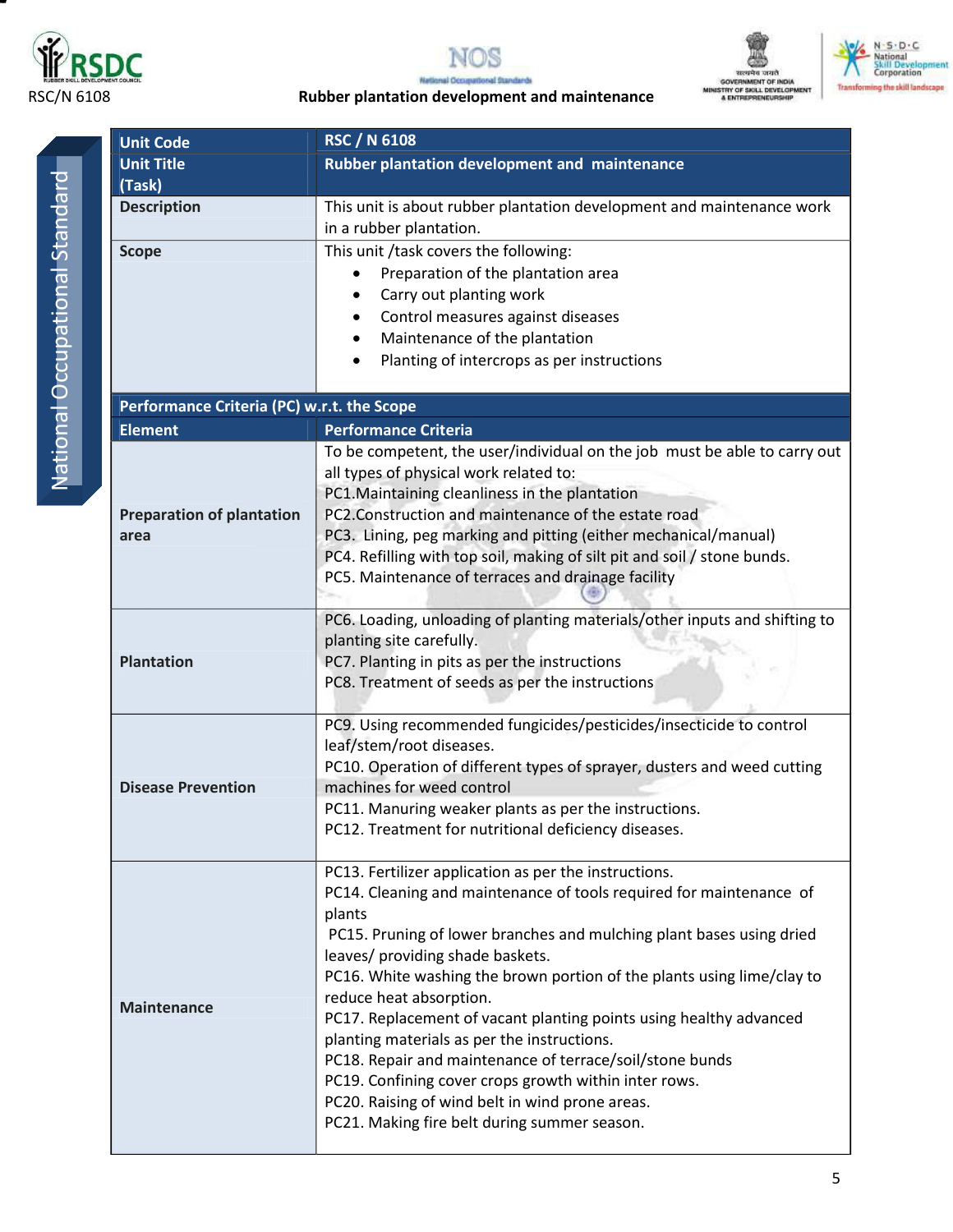

Ξ





RSC/N 6108 **Rubber plantation development and maintenance**

| Intercrop                                                                                                  | PC22. Raising of intercrop (if any) during the initial 3 years.<br>PC23. Maintaining intercrops as per instructions                                                                                                                                                                                                                                                                                                                                                                                                                                                                                                                                                                                                                                                                                                                                                                                                                                                                                                                                                                                                                                                                                                                                                                                                                                                                                                                                                                                                                                         |
|------------------------------------------------------------------------------------------------------------|-------------------------------------------------------------------------------------------------------------------------------------------------------------------------------------------------------------------------------------------------------------------------------------------------------------------------------------------------------------------------------------------------------------------------------------------------------------------------------------------------------------------------------------------------------------------------------------------------------------------------------------------------------------------------------------------------------------------------------------------------------------------------------------------------------------------------------------------------------------------------------------------------------------------------------------------------------------------------------------------------------------------------------------------------------------------------------------------------------------------------------------------------------------------------------------------------------------------------------------------------------------------------------------------------------------------------------------------------------------------------------------------------------------------------------------------------------------------------------------------------------------------------------------------------------------|
| <b>Knowledge and Understanding (K)</b>                                                                     |                                                                                                                                                                                                                                                                                                                                                                                                                                                                                                                                                                                                                                                                                                                                                                                                                                                                                                                                                                                                                                                                                                                                                                                                                                                                                                                                                                                                                                                                                                                                                             |
| A. Organizational<br><b>Context</b><br>(Knowledge of the<br>company/<br>organization and<br>its processes) | The user/individual on the job needs to know and understand:<br>KA1. The practices such as reporting time, working hours, task etc<br>being followed in the estate/ holding<br>KA2. The procedure being followed in the issue/return of tools,<br>implements and other materials.<br>KA3. Waste material disposal procedure, importance of appropriate<br>disposal of material and implications of not following the material<br>disposal procedure.<br>KA4. Provisions of Plantation Labour Act.<br>KA5. Labour welfare measures provided by the organization and other<br>agencies.<br>KA6. Reporting procedure followed by the organization on the issues<br>observed by the general worker.<br>KA7. Proper handling of emergency situations.<br>KA8. Impact of various practices on cost, quality, productivity and<br>safety.                                                                                                                                                                                                                                                                                                                                                                                                                                                                                                                                                                                                                                                                                                                          |
| <b>Technical</b><br>В.<br>Knowledge                                                                        | To be competent, the user/individual on the job must have knowledge in:<br>KB1. Tracing the estate road using road tracer<br>KB2. Contour lining using road tracer in sloppy/undulating/steep<br>areas by adopting a proper planting distance and square spacing in<br>flat areas<br>KB3. Making terraces of specified dimensions<br>KB4. Pitting (mechanical/manual) work and refilling with top soil<br>along with basal dressing and marking the center of the pit.<br>KB5. Selecting quality planting material from the nursery based on<br>uniformity, vigor and number of whorls.<br>KB6. Loading, unloading and shifting of planting materials and other<br>inputs to the planting site with utmost care avoiding casualty.<br>KB7. Making silt pit, soil / stone bunds depending on the terrain for<br>soil/water conservation<br>KB8. Proper drainage facilities<br>KB9. Different fencing methods like live, bio, barbed wire / electric<br>fencing to protect the plants from wild/domestic animals<br>KB10. Method of planting with polybag /root trainer/budded stump<br>planting materials with utmost care to avoid casualty.<br>KB11.Identification of different diseases based on their symptoms<br>affecting leaf, stem and root of rubber plants and its control measures<br>KB12. Different types of fungicides, weedicides, pesticides and<br>insecticides, its usage and precautions.<br>KB13. Weed control using manual /chemical/mechanical method.<br>KB14. Different nutritional deficiency diseases and its control<br>measures. |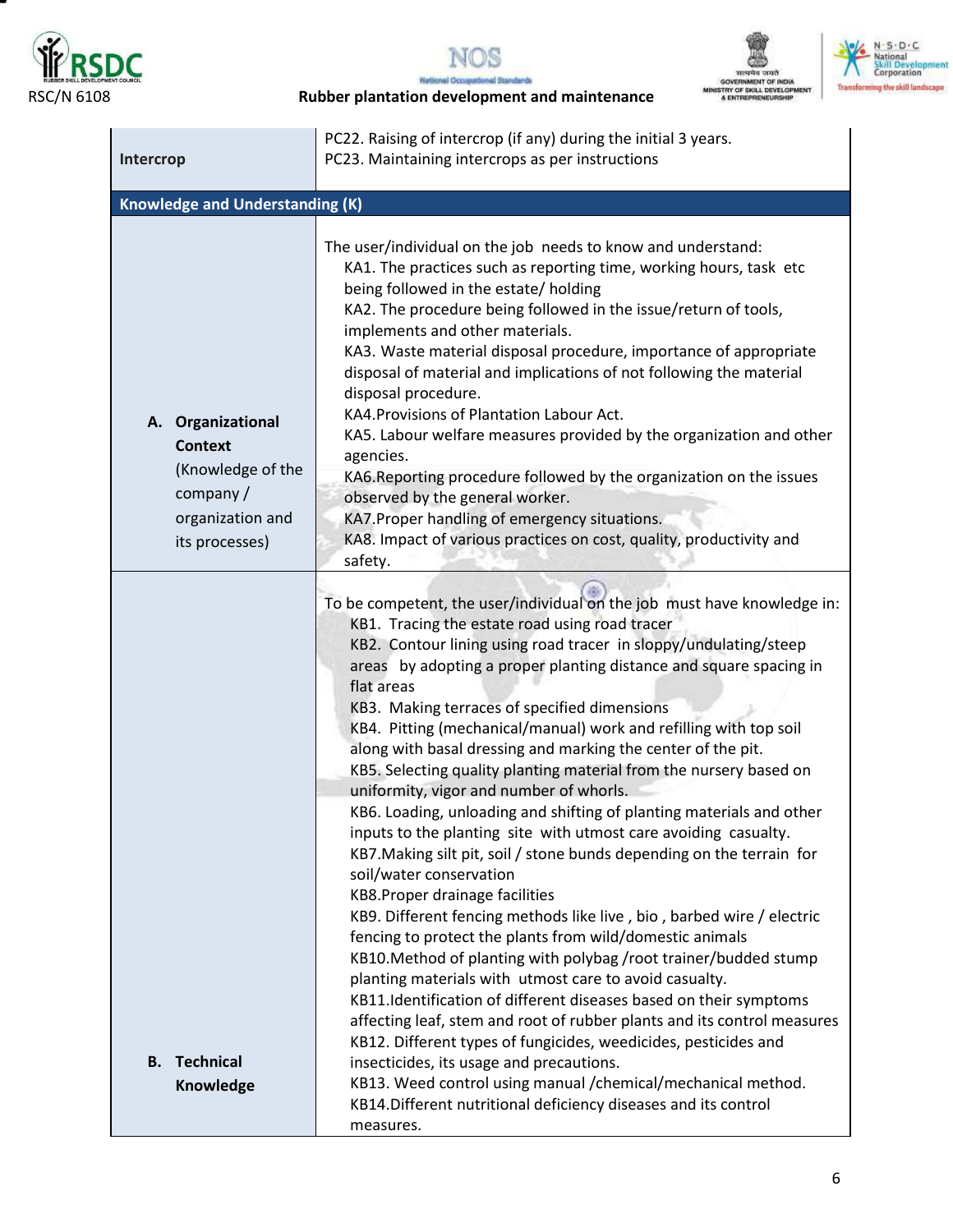

т





#### RSC/N 6108 **Rubber plantation development and maintenance**

|                                             | KB15.Different methods of weeding (manual/chemical /mechanical).<br>KB16.Different type of seed treatment methods and fertilizer usage<br>KB17. Pruning of lower branches and its significance.<br>KB18. Importance of mulching plant bases using dried leaves/<br>providing shade baskets to reduce heating of soil and to preserve soil<br>moisture.<br>KB19. Preparation of lime/clay slurry with adhesive and its usage and<br>significance.<br>KB20.Different methods of branch induction (leaf cap/notching/leaf<br>bundling) and its significance.<br>KB21. Planting materials, planting and maintenance of various<br>intercrops.<br>KB22. Methods of support by using poles/ropes in wind prone areas<br>KB23. Methods of irrigation using water injector                                                                                                        |
|---------------------------------------------|---------------------------------------------------------------------------------------------------------------------------------------------------------------------------------------------------------------------------------------------------------------------------------------------------------------------------------------------------------------------------------------------------------------------------------------------------------------------------------------------------------------------------------------------------------------------------------------------------------------------------------------------------------------------------------------------------------------------------------------------------------------------------------------------------------------------------------------------------------------------------|
| Skills (S)                                  |                                                                                                                                                                                                                                                                                                                                                                                                                                                                                                                                                                                                                                                                                                                                                                                                                                                                           |
| Core skills/<br>А.<br><b>Generic skills</b> | <b>Writing Skills</b><br>The user/ individual on the job needs to know and understand how to<br>carry out :<br>SA1. Reporting of diseases, causalities and other issues observed in<br>plantations.<br>SA2. Basic arithmetic calculations<br>SA3. Reporting on work done<br><b>Reading skills</b><br>The user/individual on the job needs to know and understand how to:<br>SA4. Update knowledge by reading news papers, farm magazines,<br>brochures etc.<br>SA5. Develop understanding on the hazardous effect /possibilities of<br>contamination caused by fungicides and other chemicals.<br>SA6. Reading of instructions and notices from the management.<br><b>Oral Communication (Listening and Speaking skills)</b><br>The user/individual on the job needs to know and understand how to:<br>SA7. Be a good listener to any new information being introduced in |
|                                             | the field.<br>SA8. Communicate effectively with superiors and colleagues.<br>SA9.Communicate clearly and effectively with various stakeholders.                                                                                                                                                                                                                                                                                                                                                                                                                                                                                                                                                                                                                                                                                                                           |
| <b>Professional skills</b><br>В.            | <b>Decision making</b><br>The user/individual on the job needs to know and understand how to<br>take decisions relating to:-<br>SB1. Method of weeding<br>SB2. Application of fungicide /insecticide/pesticide.<br>SB3. Time of white washing/shading/mulching.<br>SB4. Branch induction at desired height.<br>SB5. Protection of plants from stray/wild animals.<br>SB6. Identification of various diseases affecting rubber plants.                                                                                                                                                                                                                                                                                                                                                                                                                                     |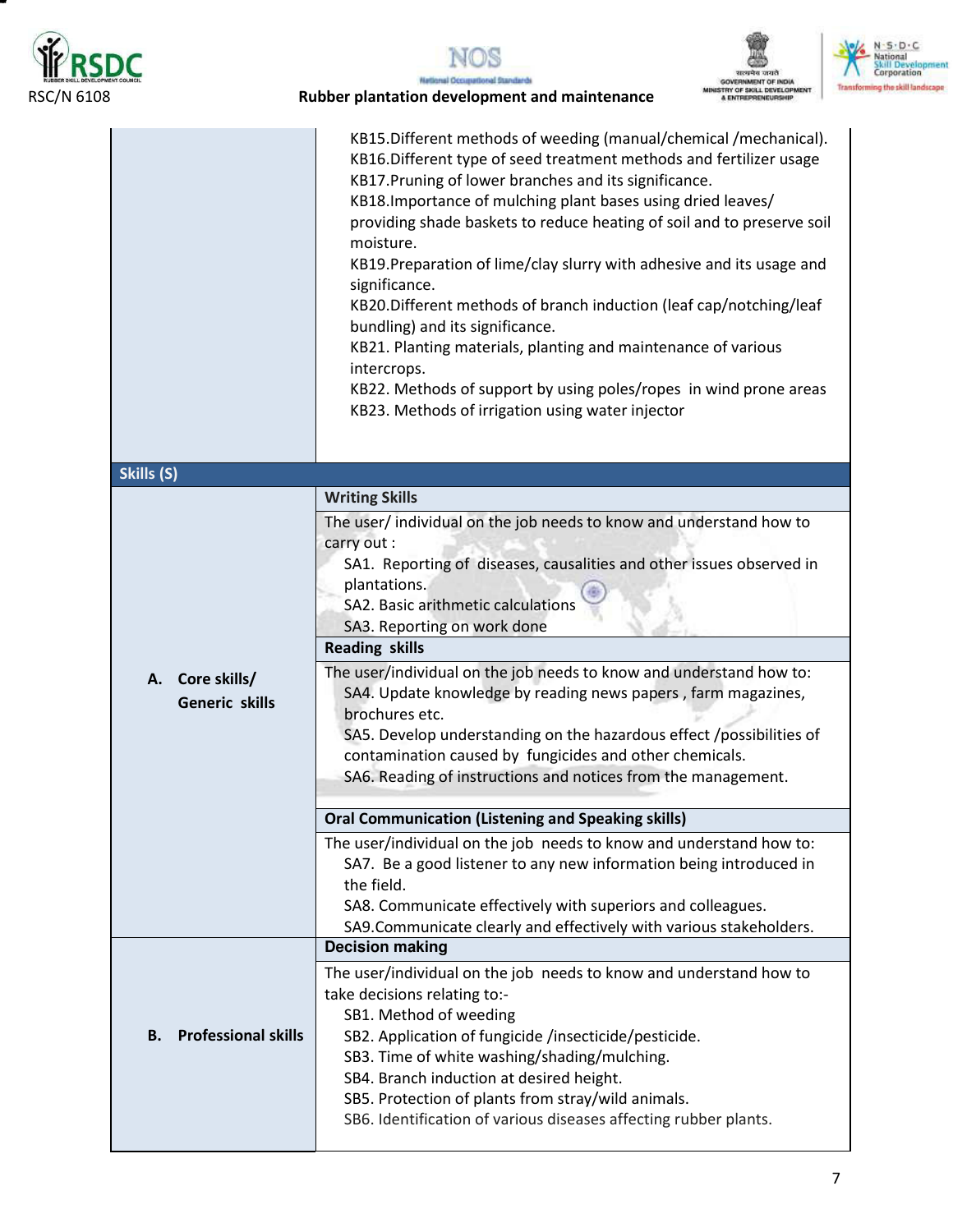

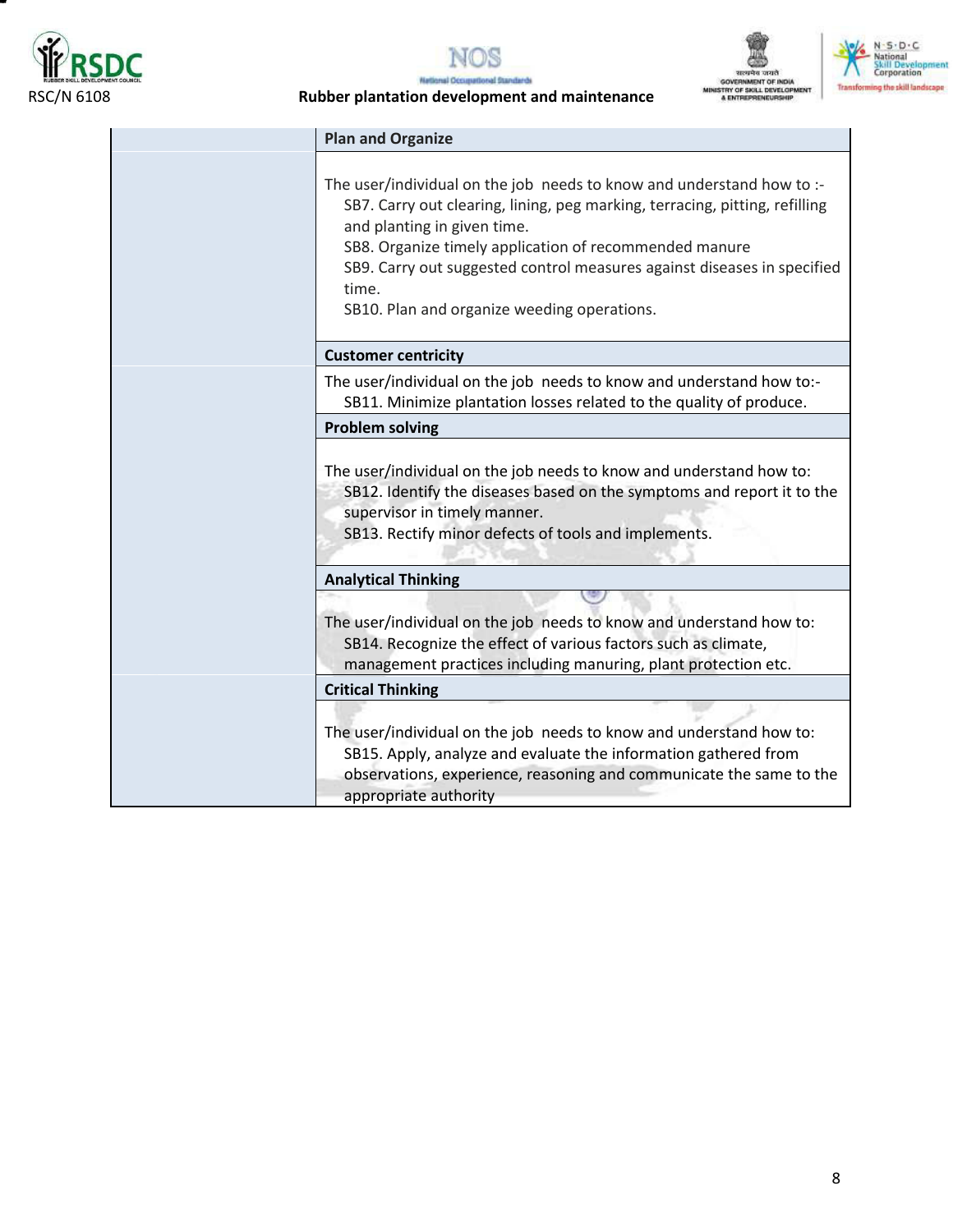





## **NOS Version Control**

| <b>NOS Code</b>            | <b>RSC / N 6108</b>                        |                         |            |
|----------------------------|--------------------------------------------|-------------------------|------------|
| Credits(NSQF)              | <b>TBD</b>                                 | <b>Version number</b>   | 1.0        |
| Industry                   | <b>Rubber Industry</b>                     | <b>Drafted on</b>       | 22/06/2015 |
| <b>Industry Sub-sector</b> | <b>Natural Rubber</b><br><b>Plantation</b> | Last reviewed on        | 22/06/2015 |
| <b>Occupation</b>          | <b>Production-NR</b>                       | <b>Next review date</b> | 22/06/2017 |

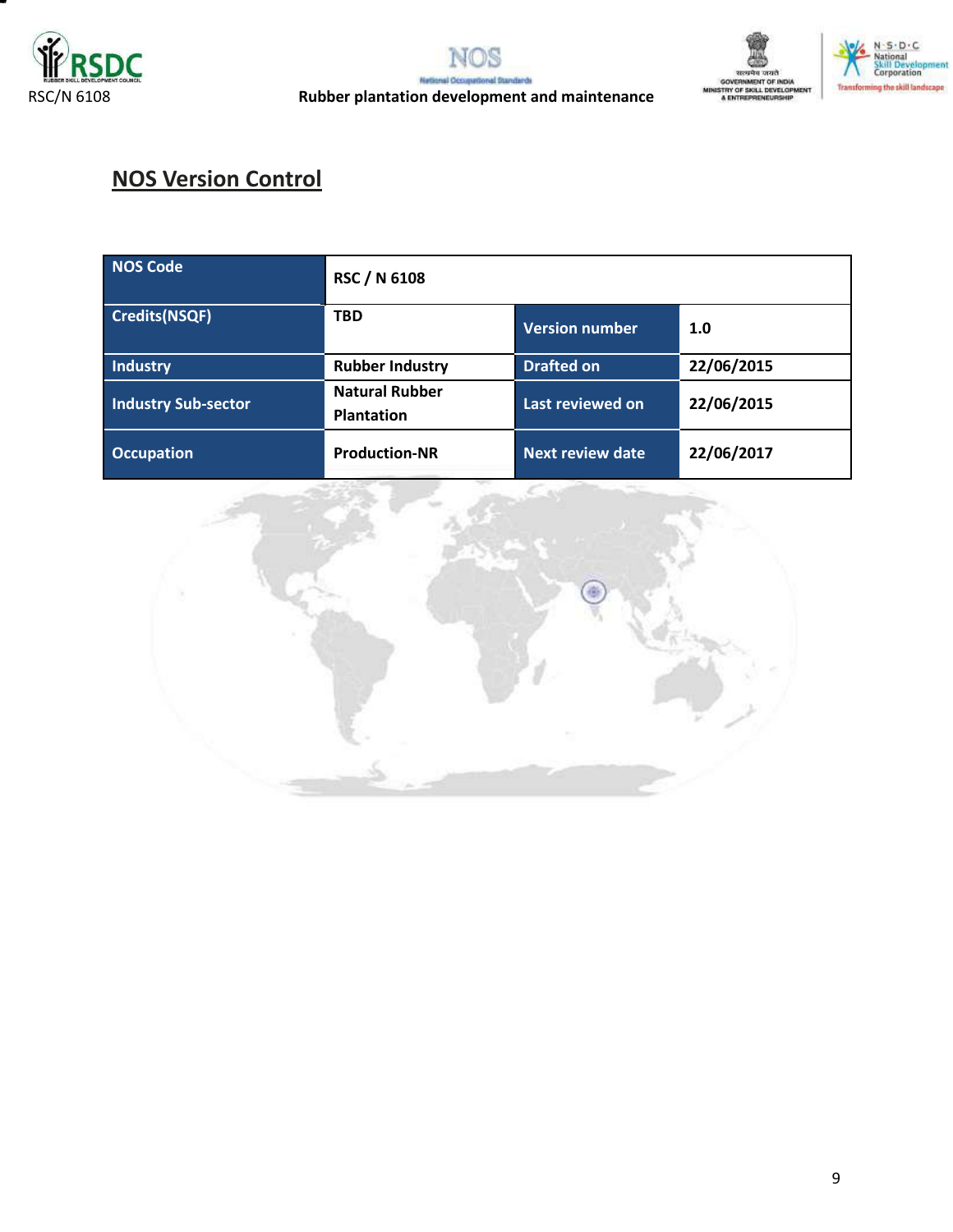





## **National Occupational Standard**



**Overview** 

<span id="page-9-0"></span>This unit is about Natural Resource Management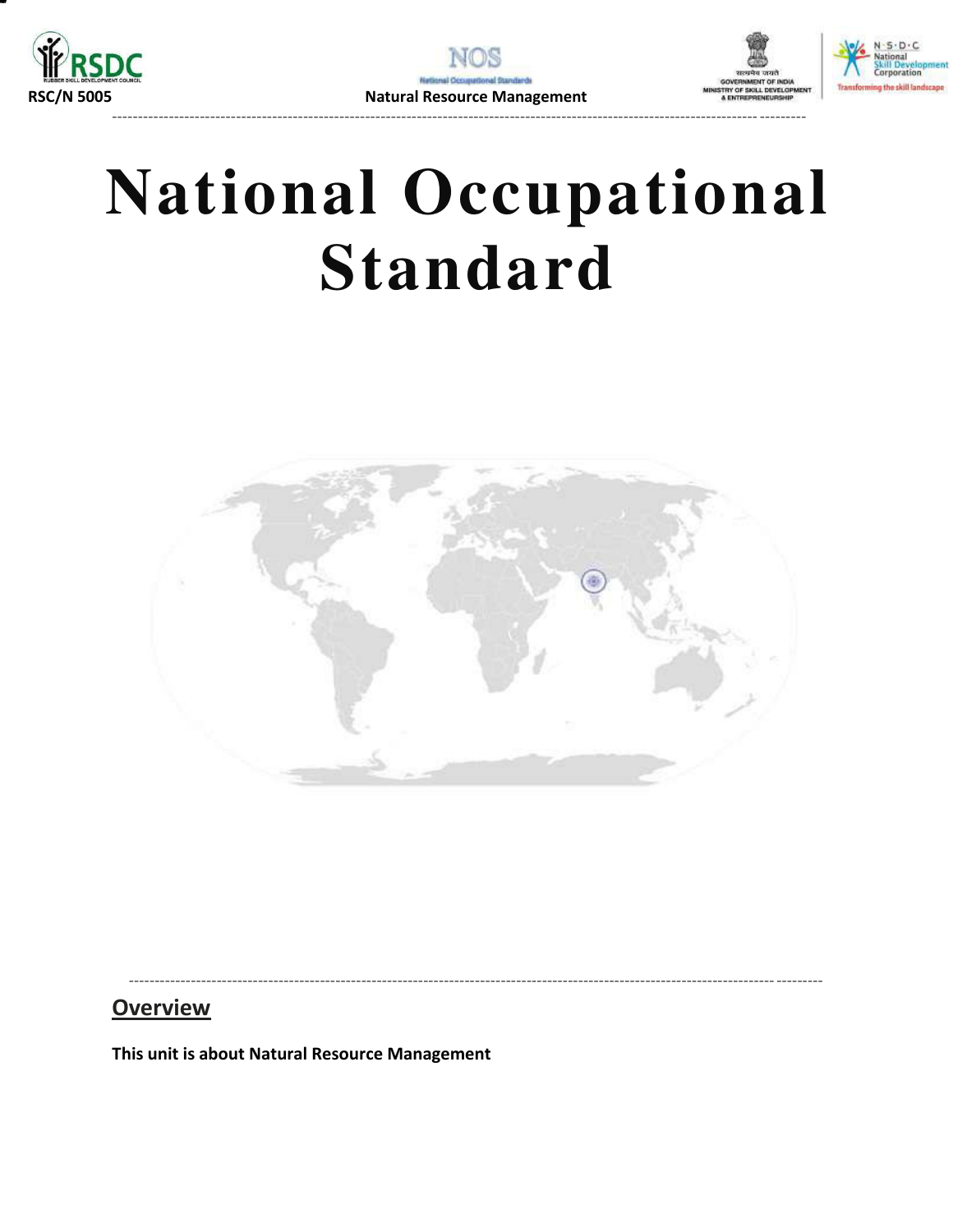







National Occupational Standard National Occupational Standard

| <b>Unit Code</b>                         | <b>RSC/N 5005</b>                                                                                                                                                                                                                                                                                                                                                                                                                                                                                                                                                                                                                                       |
|------------------------------------------|---------------------------------------------------------------------------------------------------------------------------------------------------------------------------------------------------------------------------------------------------------------------------------------------------------------------------------------------------------------------------------------------------------------------------------------------------------------------------------------------------------------------------------------------------------------------------------------------------------------------------------------------------------|
| <b>Unit Title</b><br>(Task)              | <b>Natural Resource Management</b>                                                                                                                                                                                                                                                                                                                                                                                                                                                                                                                                                                                                                      |
| <b>Description</b>                       | This unit is about Natural Resource Management.                                                                                                                                                                                                                                                                                                                                                                                                                                                                                                                                                                                                         |
| <b>Scope</b>                             | This unit/task covers the following:<br>Natural resource management (Soil & water)<br>Waste management & health care<br>Inputs (chemicals and other materials) management                                                                                                                                                                                                                                                                                                                                                                                                                                                                               |
| Performance Criteria(PC) w.r.t the scope |                                                                                                                                                                                                                                                                                                                                                                                                                                                                                                                                                                                                                                                         |
| <b>Element</b>                           | <b>Performance Criteria</b>                                                                                                                                                                                                                                                                                                                                                                                                                                                                                                                                                                                                                             |
| <b>Natural resource</b><br>management    | To be competent, the individual on the job must be able to know and understand :-<br>PC1. The possibilities and causes for soil erosion<br>PC2. Timely repairs/maintenance of terrace, silt pits, soil/stone bunds, to check<br>soil/water erosion.<br>PC3. Correct method of drainage making.<br>PC4. Hedge maintenance.<br>PC5. Protection of water source from pollution<br>PC6. Rain water harvesting.<br>PC7. Judicious use of water during irrigation.<br>PC8. Mulching for soil and moisture conservation.<br>PC9. Avoiding excess dosage of fertilisers and chemicals to minimise damage to<br>soil microflora.<br>PC10. Cover crop management. |
| Waste management &<br><b>Health care</b> | PC11. Importance of premise cleanliness<br>PC12. Collection and storage of empty containers, worn out polythene bags,<br>fertilizer bags etc from the field for reuse/disposal.<br>PC13. Use of personal protective devices to minimize damages while using<br>fungicides and other chemicals, weed cutter, chain saw etc.<br>PC14. Timely detection and treatment for diseases to avoid over- dosage of<br>chemicals.<br>PC15. Prevention of diseases through appropriate management strategies to<br>avoid excessive use of fungicides.                                                                                                               |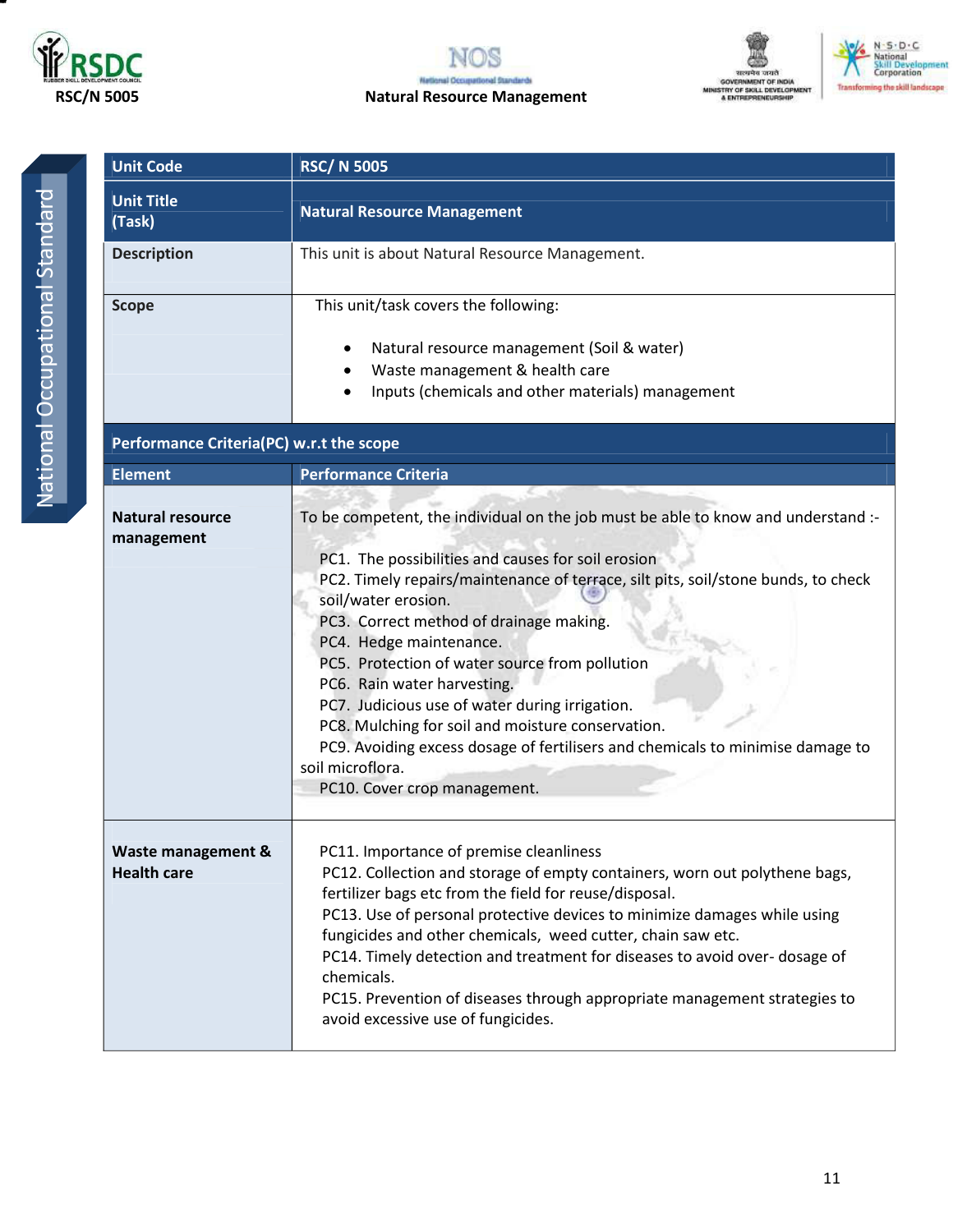



#### **RSC/N 5005 Natural Resource Management**



| Input (chemical)<br>management                                                                    | PC16. Destroy sources of mosquito breeding to control possible epidemics<br>PC17. Awareness about consequences of chemical contamination.<br>PC18. Use of chemical fertilizers and other chemicals only as per<br>recommendations.<br>PC19. Spraying & handlings of chemicals using hood, masks, gloves etc.<br>PC20. Usage of organic and bio-fertilizers.<br>PC21. Usage of plant growth hormones and bio-control measures against<br>diseases.                                                                                                                                                                                                                                                                                                                                                                                                                                                                                             |
|---------------------------------------------------------------------------------------------------|-----------------------------------------------------------------------------------------------------------------------------------------------------------------------------------------------------------------------------------------------------------------------------------------------------------------------------------------------------------------------------------------------------------------------------------------------------------------------------------------------------------------------------------------------------------------------------------------------------------------------------------------------------------------------------------------------------------------------------------------------------------------------------------------------------------------------------------------------------------------------------------------------------------------------------------------------|
| <b>Knowledge and Understanding (K)</b>                                                            |                                                                                                                                                                                                                                                                                                                                                                                                                                                                                                                                                                                                                                                                                                                                                                                                                                                                                                                                               |
| A. Organizational<br>context (Knowledge<br>of the company /<br>organization and its<br>processes) | The user/individual on the job needs to know and understand:<br>KA1. The environment policies of the management<br>KA2. Environmental pollution and control measures as practiced in the estate.<br>KA3. Instructions regarding environmental hygiene and health care.                                                                                                                                                                                                                                                                                                                                                                                                                                                                                                                                                                                                                                                                        |
| <b>B. Technical</b><br>knowledge<br>Skills (S)                                                    | The user/individual on the job needs to know and understand:<br>KB1. Importance of conservation of natural resources.<br>KB2. Impact of soil erosion on fertility of soil<br>KB3. Judicious use of water and effective irrigation techniques.<br>KB4. Judicious use of fertilizers and chemicals.<br>KB5. Methods of soil manipulation with minimum erosion<br>KB6. Methods of minimizing soil erosion<br>KB7. Knowledge about appropriate Irrigation schedule and methods<br>KB8. Types of fertilizers and methods of fertilizer application<br>KB9. Importance of using organic and bio-fertilizers<br>KB10. Fungicides, pesticides, herbicides and other chemicals and its dosages and<br>methods of applications<br>KB11. Operations of sprayers/dusters/weed cutter/chain saw.<br>KB12. Operations of machines for irrigation<br>KB13. Principles of waste management<br>KB14. Usage of personal protective devices and their importance |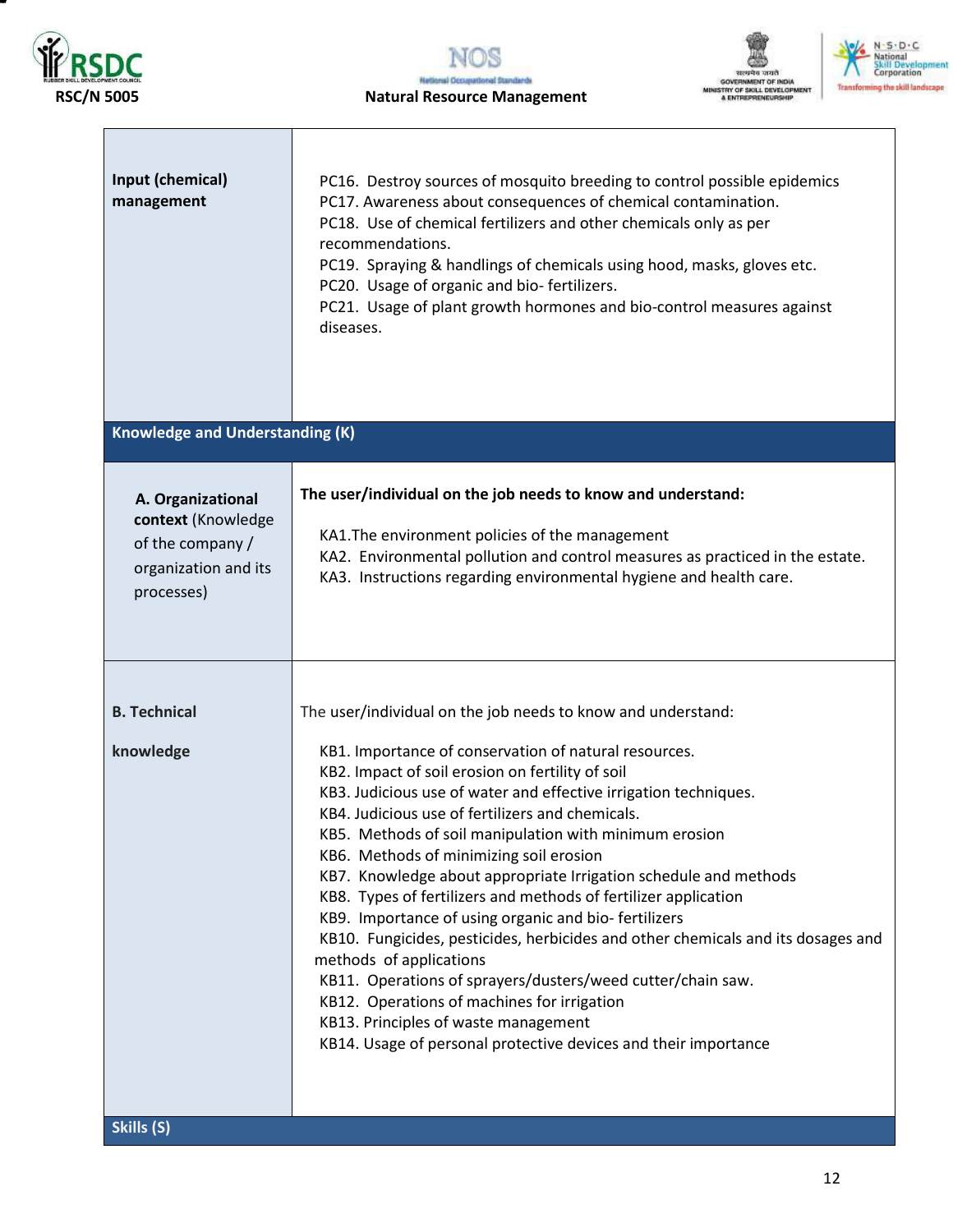

т



# SENTS SENSIS<br>SOVERNMENT OF INDIA<br>STRY OF SKILL DEVELOPM<br>& ENTREPRENEURSHIP



#### **RSC/N 5005 Natural Resource Management**

| A. Core Skills/        | <b>Writing Skills</b>                                                                  |
|------------------------|----------------------------------------------------------------------------------------|
| <b>Generic Skills</b>  |                                                                                        |
|                        | The user/individual on the job needs to know and understand how to:                    |
|                        | SA1. Convey ideas and information clearly through written documents                    |
|                        | SA2. Write simple letters, requests, reports etc                                       |
|                        | SA3. Prepare memos, agreements etc                                                     |
|                        |                                                                                        |
|                        |                                                                                        |
|                        | <b>Reading Skills</b>                                                                  |
|                        | The user/individual on the job needs to know and understand how to:                    |
|                        | SA4. Read and understand the contents published in newspapers and farm                 |
|                        | magazines, brochures and labels.                                                       |
|                        | SA5. Read written instructions, memos, notices etc.                                    |
|                        | SA6. Read, understand and interpret agreements with labour unions and other            |
|                        | agencies                                                                               |
|                        | <b>Oral Communication (Listening and Speaking skills)</b>                              |
|                        | The user/individual on the job needs to know and understand how to: .                  |
|                        | SA7. Express statements, opinions or information clearly so that the receiver          |
|                        | hear and understand.                                                                   |
|                        | SA8. Respond appropriately to queries.                                                 |
|                        | SA9. Communicate effectively to Supervisor, office staff and other                     |
|                        | Workers.                                                                               |
|                        |                                                                                        |
| <b>B.</b> Professional | <b>Decision Making</b>                                                                 |
| <b>Skills</b>          |                                                                                        |
|                        |                                                                                        |
|                        | The user/individual on the job needs to know and understand how to                     |
|                        | SB1. Get timely repairs/maintenance of terrace, silt pits, soil/stone bunds done       |
|                        | to check soil/water erosion.                                                           |
|                        | SB2. Timely detection and treatment for diseases to avoid over-dosage of<br>chemicals. |
|                        | <b>Plan and Organize</b>                                                               |
|                        |                                                                                        |
|                        | The user/individual on the job needs to know and understand how to                     |
|                        | SB3. Use the available water resources optimally during irrigation and other           |
|                        | works.                                                                                 |
|                        |                                                                                        |
|                        | <b>Customer Centricity</b>                                                             |
|                        | <b>NA</b>                                                                              |
|                        |                                                                                        |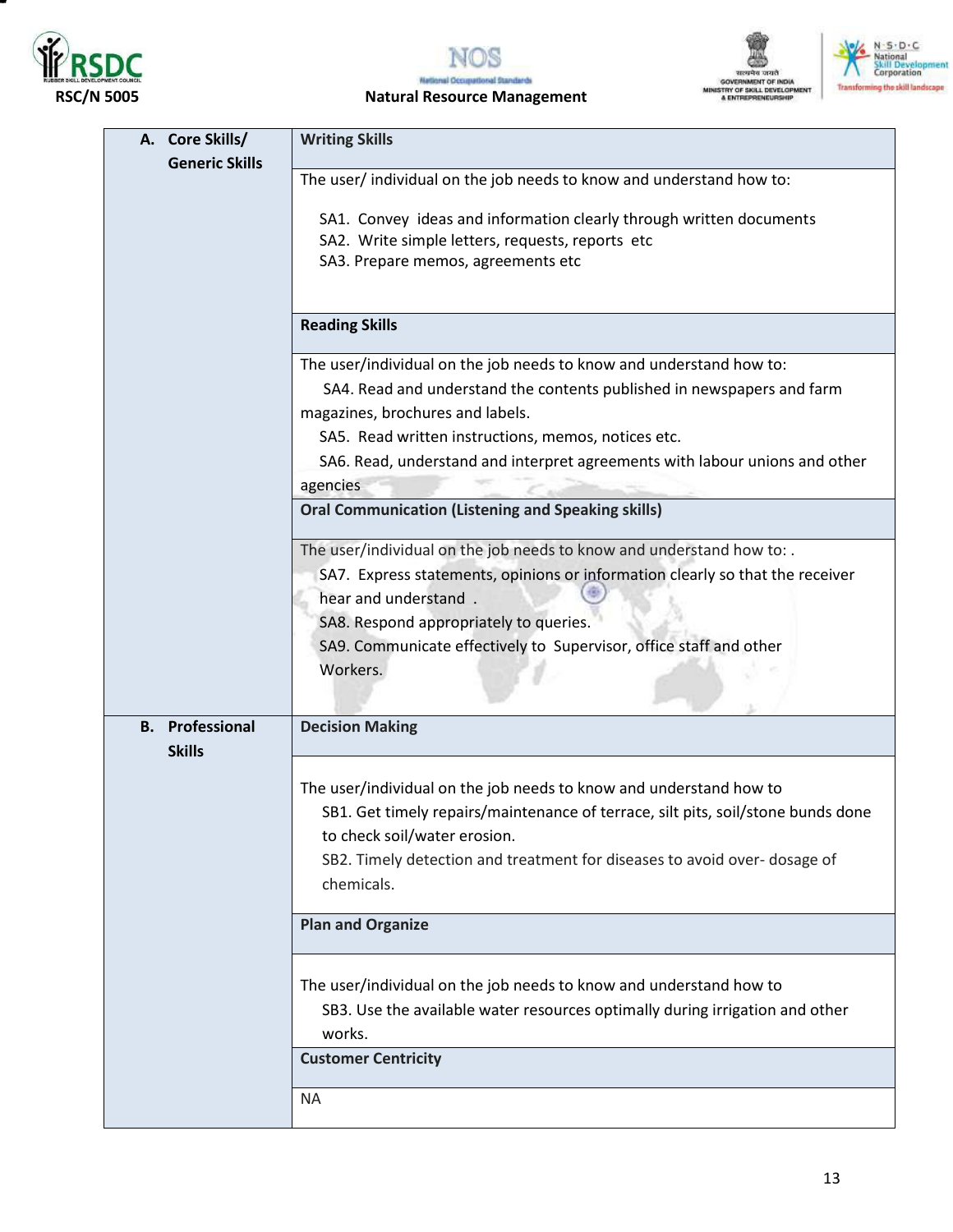





N - S - D - C<br>National<br>Skill Develo<br>Corporation

ng the skill landscape

**Hen** 

### **RSC/N 5005 Natural Resource Management**

| <b>Problem Solving</b>     |                                                                                      |
|----------------------------|--------------------------------------------------------------------------------------|
|                            | The user/individual on the job needs to know and understand how to                   |
|                            | SB4. Prevention of diseases through appropriate strategies to avoid excessive use of |
| fungicides.                |                                                                                      |
| <b>Analytical Thinking</b> |                                                                                      |
|                            | The user/individual on the job needs to know and understand how to                   |
|                            | SB5. Save water resources such as rain water harvesting.                             |
| <b>Critical Thinking</b>   |                                                                                      |
|                            | The user/individual on the job needs to know and understand how to                   |
| natural resources.         | SB6.Use fertilizers and chemicals judiciously without affecting the quality of       |
|                            |                                                                                      |

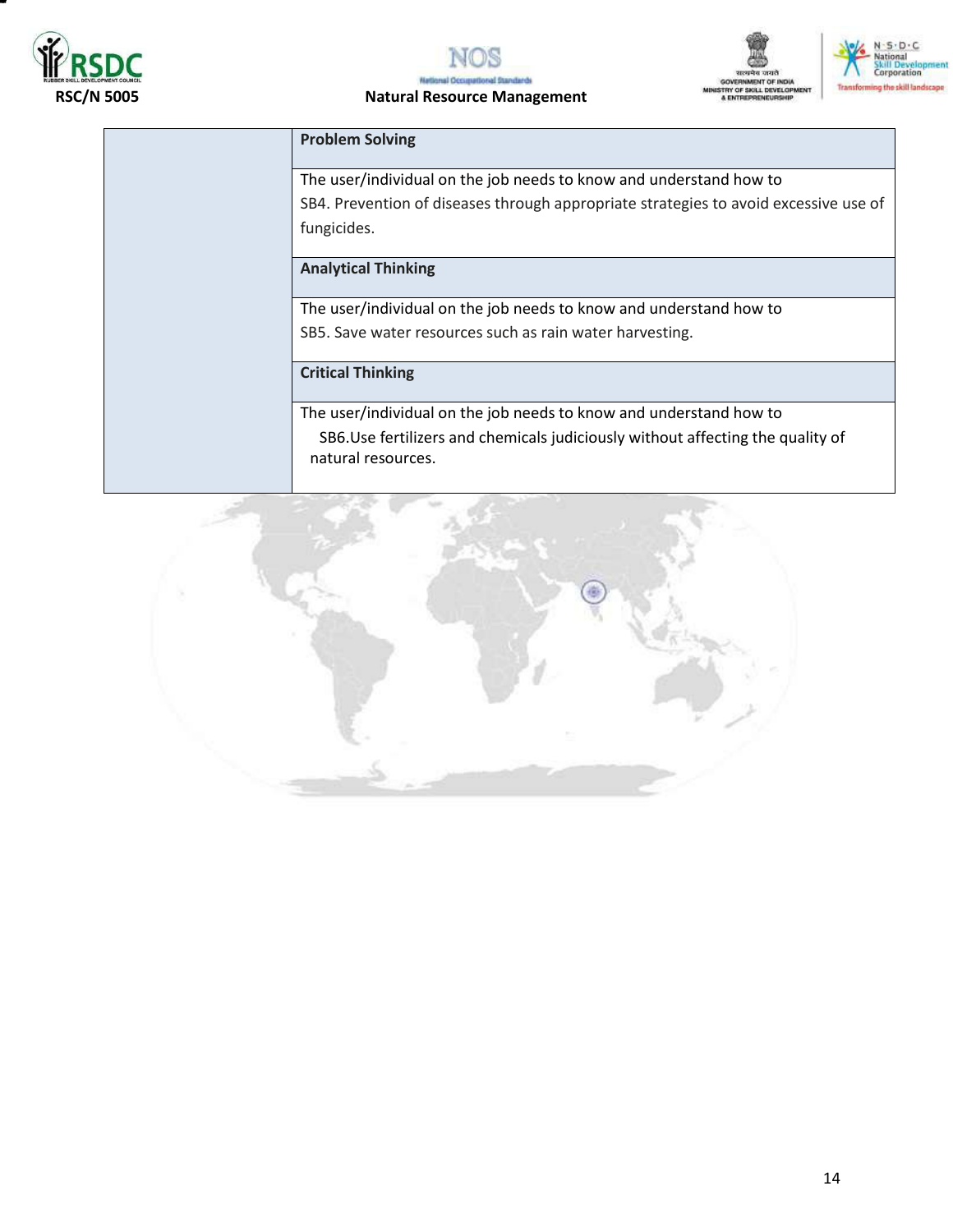





## **NOS Version Control**

| NOS Code                   | <b>RSC / N 5005</b>                        |                         |            |
|----------------------------|--------------------------------------------|-------------------------|------------|
| Credits(NSQF)              | <b>TBD</b>                                 | <b>Version number</b>   | 1.0        |
| Industry                   | <b>Rubber Industry</b>                     | <b>Drafted on</b>       | 22/06/2015 |
| <b>Industry Sub-sector</b> | <b>Natural Rubber</b><br><b>Plantation</b> | Last reviewed on        | 22/06/2015 |
| <b>Occupation</b>          | <b>Production-NR</b>                       | <b>Next review date</b> | 22/06/2017 |

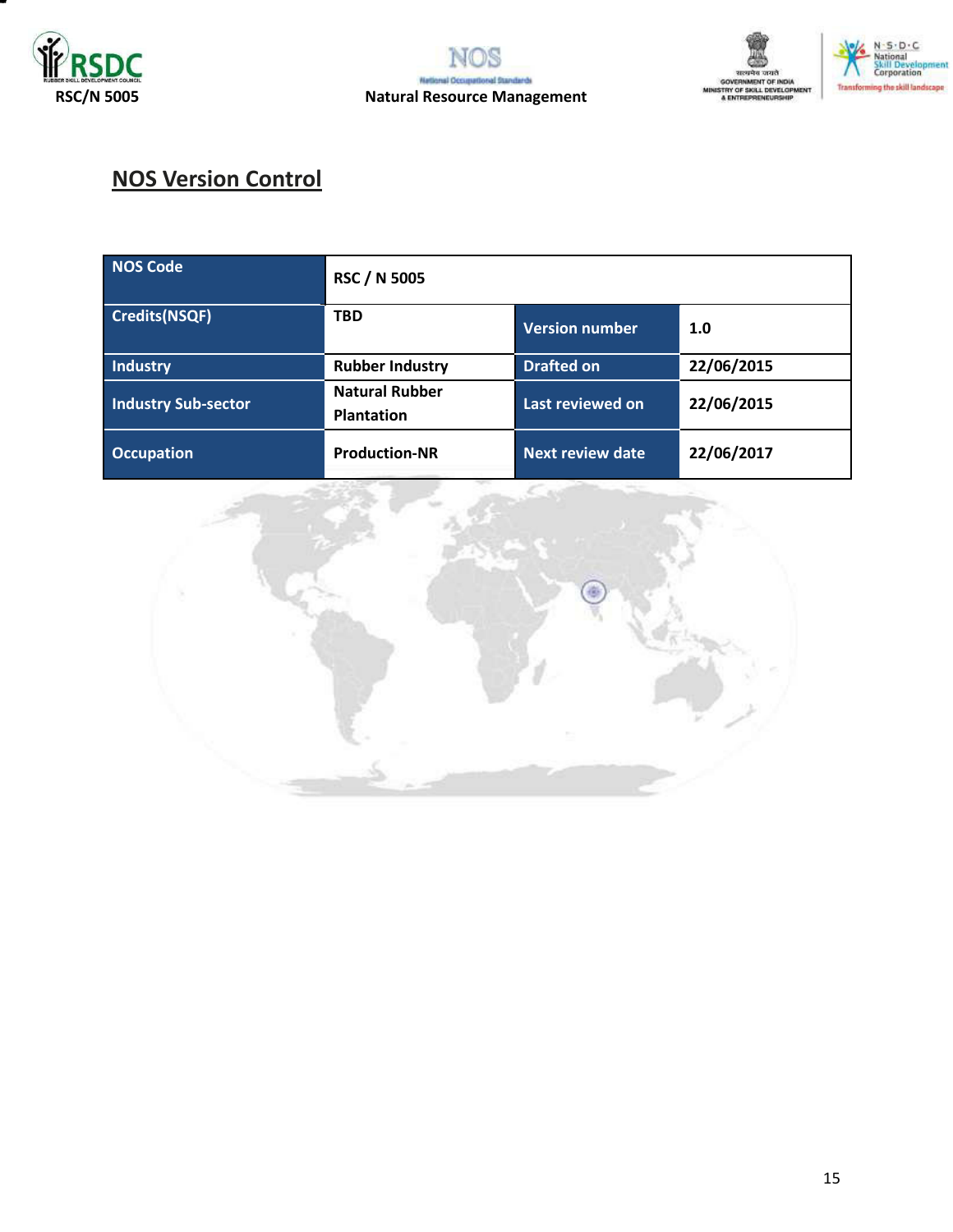





----------------------------------------------------------------------------------------------------------------------------- ---------

# **National Occupational Standard**



----------------------------------------------------------------------------------------------------------------------------- ---------

### **Overview**

<span id="page-15-0"></span>**This unit is about providing feedback to higher authorities.**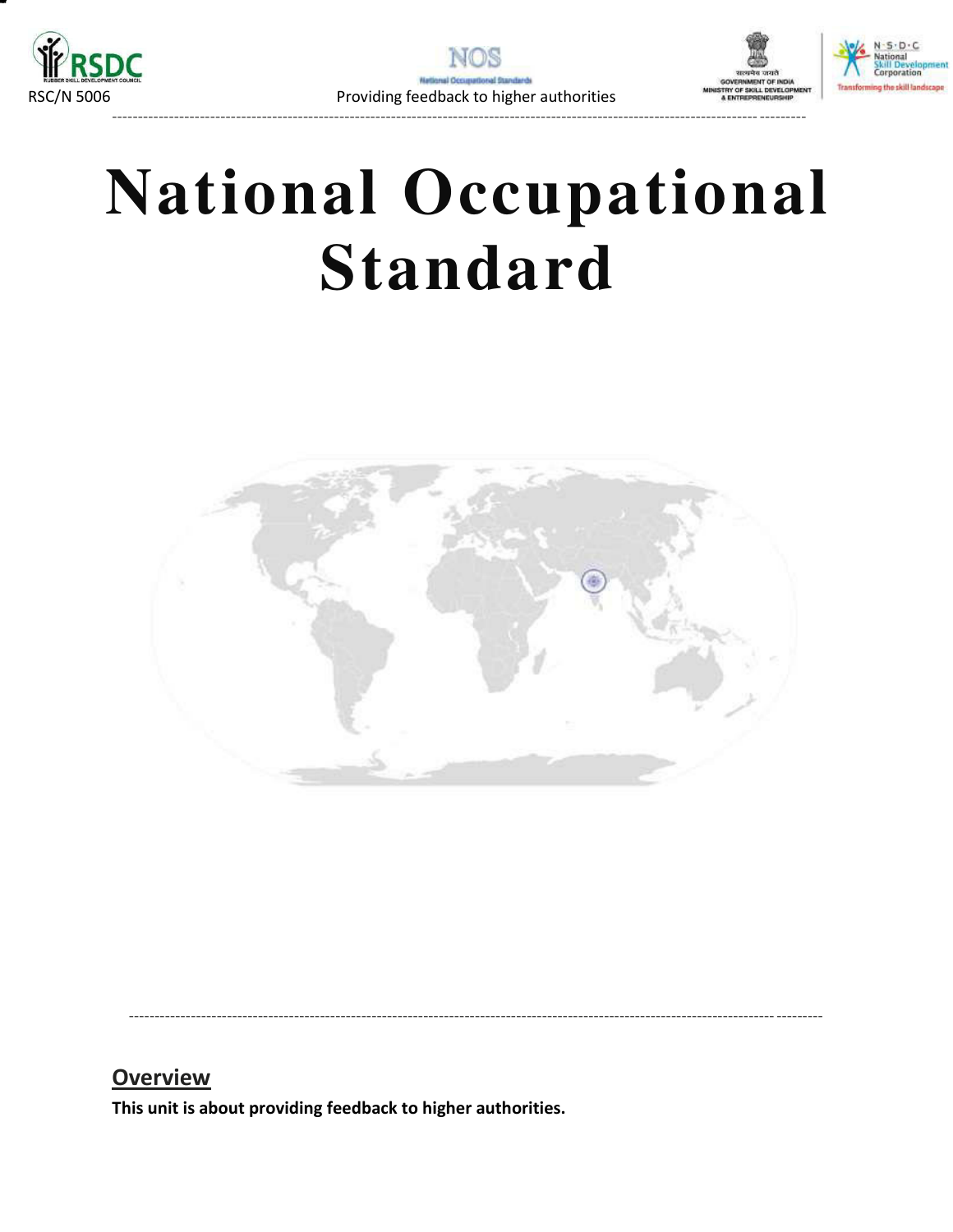







| <b>Unit Code</b>            | <b>RSC/N 5006</b>                                                                                                                                                                                                                                                                                                                                                                                              |
|-----------------------------|----------------------------------------------------------------------------------------------------------------------------------------------------------------------------------------------------------------------------------------------------------------------------------------------------------------------------------------------------------------------------------------------------------------|
| <b>Unit Title</b><br>(Task) | <b>Feed back to Higher Authorities</b>                                                                                                                                                                                                                                                                                                                                                                         |
| <b>Description</b>          | This unit is about providing feedback to higher authorities.                                                                                                                                                                                                                                                                                                                                                   |
| <b>Scope</b>                | This unit/task covers the following:<br>Feed back on innovations in practices/operations<br>Feed back on incidence of trouble shooting<br>Feed back on indigenous knowledge (IK)/ indigenous technical<br>knowledge (ITK) for evaluation and adoption<br>Feed back on socio-economic problems<br>Feed back on conflicts<br>Feed back on shortages/surplus of inputs<br>Information on quality issues of inputs |

| Performance Criteria(PC) w.r.t the scope        |                                                                                                                                                                                                                                                                                                                           |  |  |  |
|-------------------------------------------------|---------------------------------------------------------------------------------------------------------------------------------------------------------------------------------------------------------------------------------------------------------------------------------------------------------------------------|--|--|--|
| <b>Element</b>                                  | <b>Performance Criteria</b>                                                                                                                                                                                                                                                                                               |  |  |  |
| <b>Feed back on innovations</b>                 | To be competent, the individual on the job must be able to:<br>PC1. Generate innovations through expertise<br>PC2. Report to the higher authorities for trial, modifications and evaluation<br>PC3. Implement/adopt the approved innovations                                                                              |  |  |  |
| Feed back on incidence of<br>trouble shooting   | PC4. Identify the issues requiring trouble shooting.<br>PC5. Report to the higher authorities for diagnosing and remedial action.<br>PC6. Carry out protection measures.<br>PC7. Report on the effectiveness of the control measures.<br>PC8. Report on the effect of climatic factors on the functioning of the factory. |  |  |  |
| <b>Feed back on indigenous</b><br>knowledge/ITK | PC9. Identify appropriate location specific indigenous knowledge<br>PC10.<br>Report it to higher authorities for trial, evaluation and adoption<br>with modifications, if any<br>PC11.<br>Report on the results of such trials                                                                                            |  |  |  |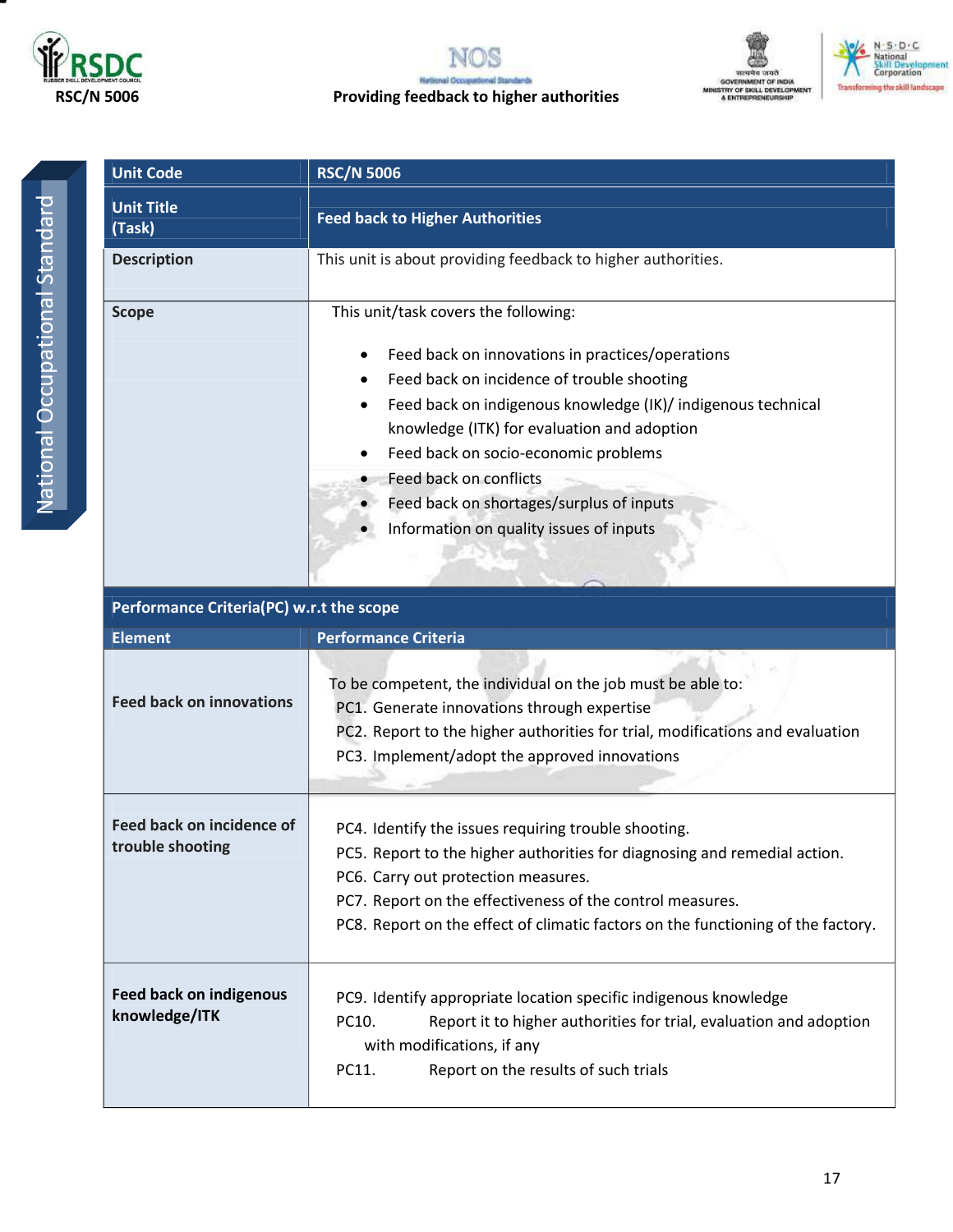



#### RSC/N 5006 **RSC/N 5006** Providing feedback to higher authorities



| Feed back on socio-<br>economic problems                                                            | PC12.<br>Identify the socio-economic issues<br>PC13.<br>Report it to higher authorities for investigation and solution<br>Extend possible help for solving such problems.<br>PC14.                                                                                                                                                                                                                                                                                                           |
|-----------------------------------------------------------------------------------------------------|----------------------------------------------------------------------------------------------------------------------------------------------------------------------------------------------------------------------------------------------------------------------------------------------------------------------------------------------------------------------------------------------------------------------------------------------------------------------------------------------|
| <b>Feed back on conflicts</b>                                                                       | PC15.<br>Aware of the conflict existing and its possible causes<br>Report it to the higher authority for resolving the issues<br>PC16.<br>Extend possible help for solving the conflict<br>PC17.                                                                                                                                                                                                                                                                                             |
|                                                                                                     | PC18. Feed back on shortages/surplus of inputs<br>PC19.Information on quality issues of inputs                                                                                                                                                                                                                                                                                                                                                                                               |
| <b>Feedback on inputs</b>                                                                           |                                                                                                                                                                                                                                                                                                                                                                                                                                                                                              |
| <b>Knowledge and Understanding (K)</b>                                                              |                                                                                                                                                                                                                                                                                                                                                                                                                                                                                              |
| A. Organizational<br>context<br>(Knowledge of the<br>company/<br>organization and<br>its processes) | The user/individual on the job needs to know and understand:<br>KA1.<br>Importance of providing feedback for improvement<br>KA2.<br>Importance of indigenous knowledge for evolving/adopting<br>location specific practices<br>KA3.<br>Rectification/solution of problems/conflicts for the smooth<br>functioning of the factory.                                                                                                                                                            |
|                                                                                                     | The user/individual on the job needs to know and understand:                                                                                                                                                                                                                                                                                                                                                                                                                                 |
| Technical<br>В.<br>Knowledge                                                                        | KB1.<br>The need for ammoniating field latex and what happens when it<br>is centrifuged.<br>KB2.<br>About latex production from rubber plantation<br>KB3.<br>Impact of preventive maintenance on the performance of<br>factory.<br>The indigenous practices for adoption for better performance<br>KB4.<br>The local situations and come out with innovations through<br>KB5.<br>experience<br>Problem/conflict identification<br>KB6.<br>Methods of reporting to higher authorities<br>KB7. |
| <b>Skills (S) (Optional)</b>                                                                        |                                                                                                                                                                                                                                                                                                                                                                                                                                                                                              |
| A. Core Skills/                                                                                     | <b>Writing Skills</b>                                                                                                                                                                                                                                                                                                                                                                                                                                                                        |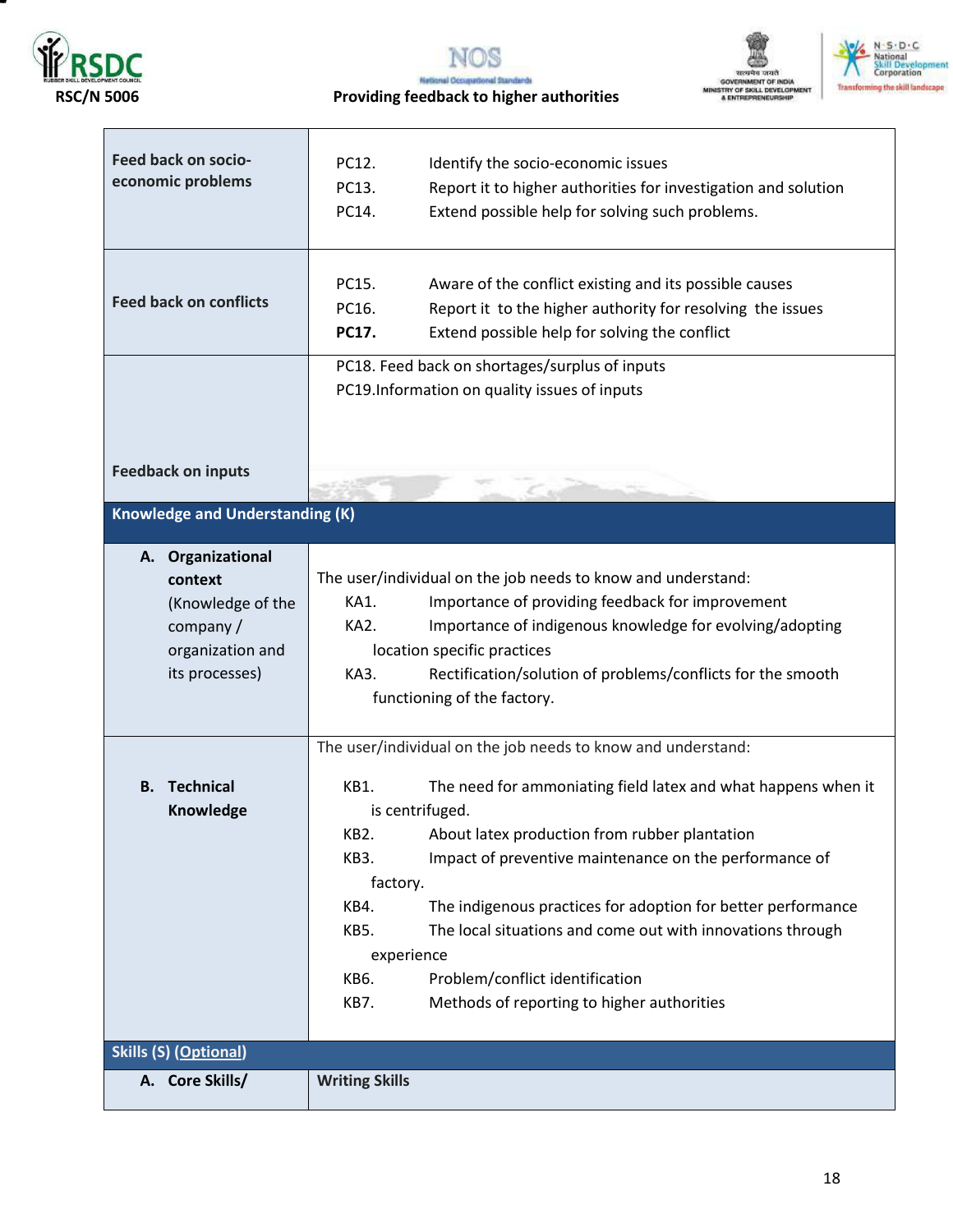

т





#### RSC/N 5006 **RSC/N 5006** Providing feedback to higher authorities

| <b>Generic Skills</b>         | The user/ individual on the job needs to know and understand how to:                                                               |  |  |  |
|-------------------------------|------------------------------------------------------------------------------------------------------------------------------------|--|--|--|
|                               | Prepare simple written documents to provide feedback to higher<br>SA1.                                                             |  |  |  |
|                               | authorities                                                                                                                        |  |  |  |
|                               | Convey ideas/information clearly in writing<br>SA2.                                                                                |  |  |  |
|                               |                                                                                                                                    |  |  |  |
|                               | <b>Reading Skills</b>                                                                                                              |  |  |  |
|                               | The user/individual on the job needs to know and understand how to:                                                                |  |  |  |
|                               | Read and understand the contents published in newspaper and other<br>SA <sub>3</sub> .<br>publications                             |  |  |  |
|                               | Read and understand images, diagrams, leaflets etc<br>SA4.                                                                         |  |  |  |
|                               | Read written instructions, notices etc.<br>SA5.                                                                                    |  |  |  |
|                               | <b>Oral Communication (Listening and Speaking skills)</b>                                                                          |  |  |  |
|                               | The user/individual on the job needs to know and understand how to:                                                                |  |  |  |
|                               |                                                                                                                                    |  |  |  |
|                               | Express statements, opinions or information clearly so that the receiver<br>SA <sub>6</sub> .<br>can hear and understand properly. |  |  |  |
|                               |                                                                                                                                    |  |  |  |
|                               | Respond appropriately to queries<br>SA7.                                                                                           |  |  |  |
|                               | Communicate effectively to Factory Manager, Supervisor, Head worker,<br>SA8.                                                       |  |  |  |
|                               | office staff and other workers                                                                                                     |  |  |  |
|                               |                                                                                                                                    |  |  |  |
| <b>B.</b> Professional skills | <b>Decision Making</b>                                                                                                             |  |  |  |
|                               | The user/individual on the job needs to know and understand how to:                                                                |  |  |  |
|                               | SB1.<br>Identify issues that should be reported to higher authorities and others<br>which can be resolved at their level itself.   |  |  |  |
|                               | <b>Plan and Organize</b>                                                                                                           |  |  |  |
|                               | The user/individual on the job needs to know and understand how to:                                                                |  |  |  |
|                               | SB <sub>2</sub> .<br>Provide feedback various issues through appropriate channel.                                                  |  |  |  |
|                               | <b>Customer centricity</b>                                                                                                         |  |  |  |
|                               | <b>NA</b>                                                                                                                          |  |  |  |
|                               | <b>Problem Solving</b>                                                                                                             |  |  |  |
|                               | The user/individual on the job needs to know and understand how to:                                                                |  |  |  |
|                               | Suggest their own point of view for resolving the issues reported.<br>SB <sub>3</sub> .                                            |  |  |  |
|                               | <b>Analytical Thinking</b>                                                                                                         |  |  |  |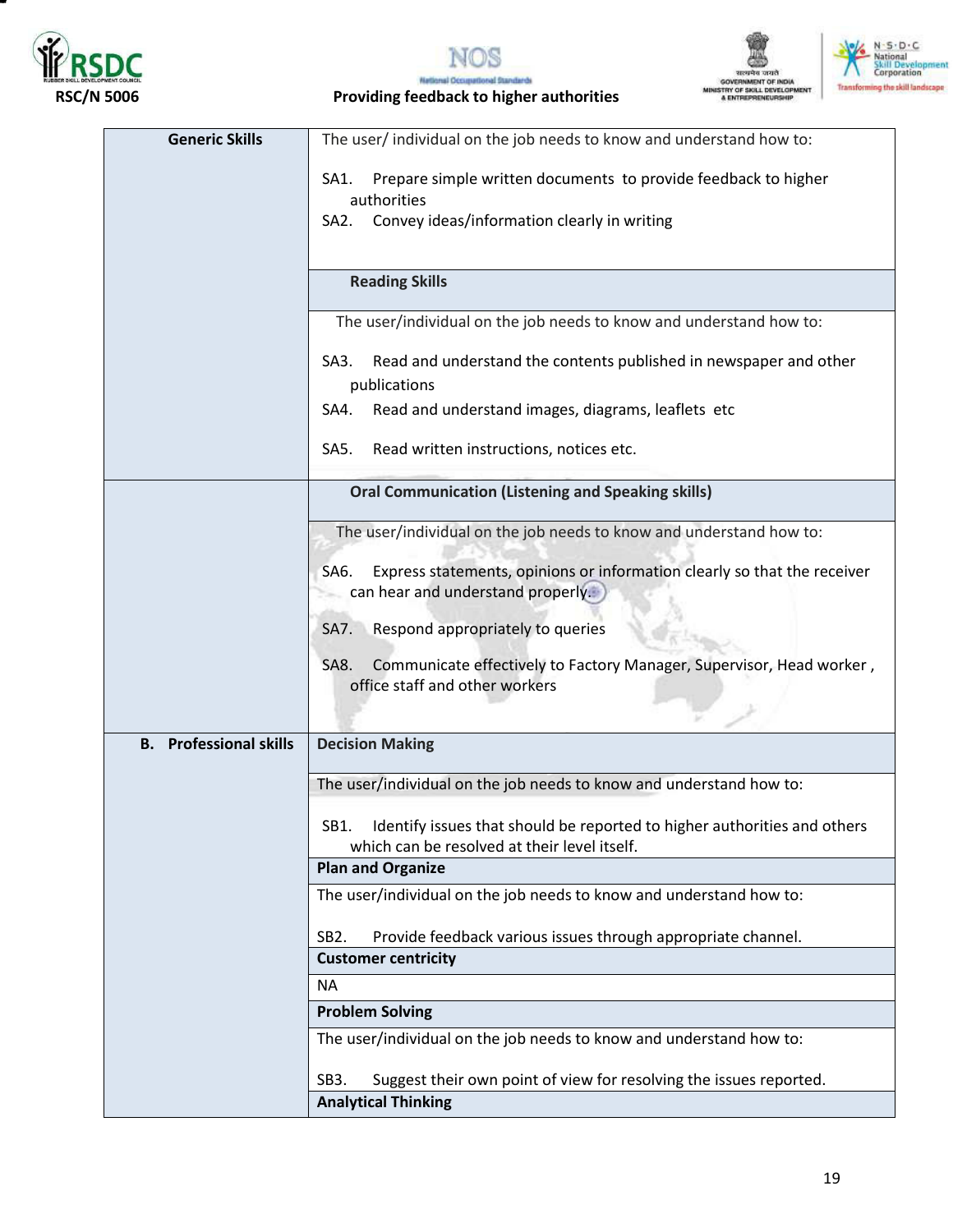





### RSC/N 5006 **RSC/N 5006** Providing feedback to higher authorities

Nat

| The user/individual on the job needs to know and understand how to:<br>Report feedback to the higher authorities for trial, modifications and<br>SB4.<br>evaluation of innovations |
|------------------------------------------------------------------------------------------------------------------------------------------------------------------------------------|
| <b>Critical Thinking</b>                                                                                                                                                           |
| <b>NA</b>                                                                                                                                                                          |

irds

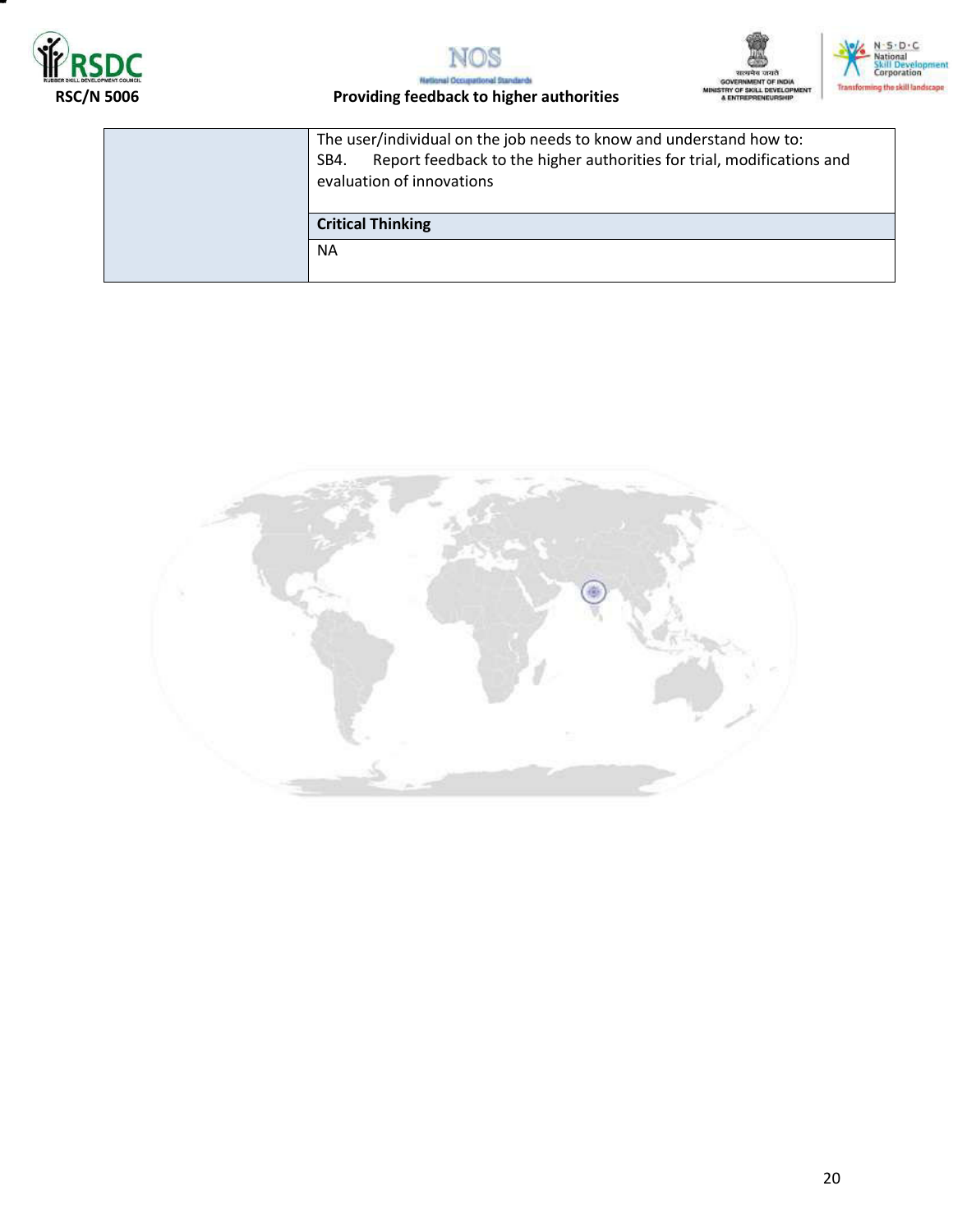



## **NOS Version Control**

| <b>NOS Code</b>            | <b>RSC / N 5006</b>                        |                         |            |  |  |  |
|----------------------------|--------------------------------------------|-------------------------|------------|--|--|--|
| Credits(NSQF)              | <b>TBD</b>                                 | <b>Version number</b>   | 1.0        |  |  |  |
| Industry                   | <b>Rubber Industry</b>                     | <b>Drafted on</b>       | 22/06/2015 |  |  |  |
| <b>Industry Sub-sector</b> | <b>Natural Rubber</b><br><b>Plantation</b> | Last reviewed on        | 22/06/2015 |  |  |  |
| <b>Occupation</b>          | <b>Production-NR</b>                       | <b>Next review date</b> | 22/06/2017 |  |  |  |

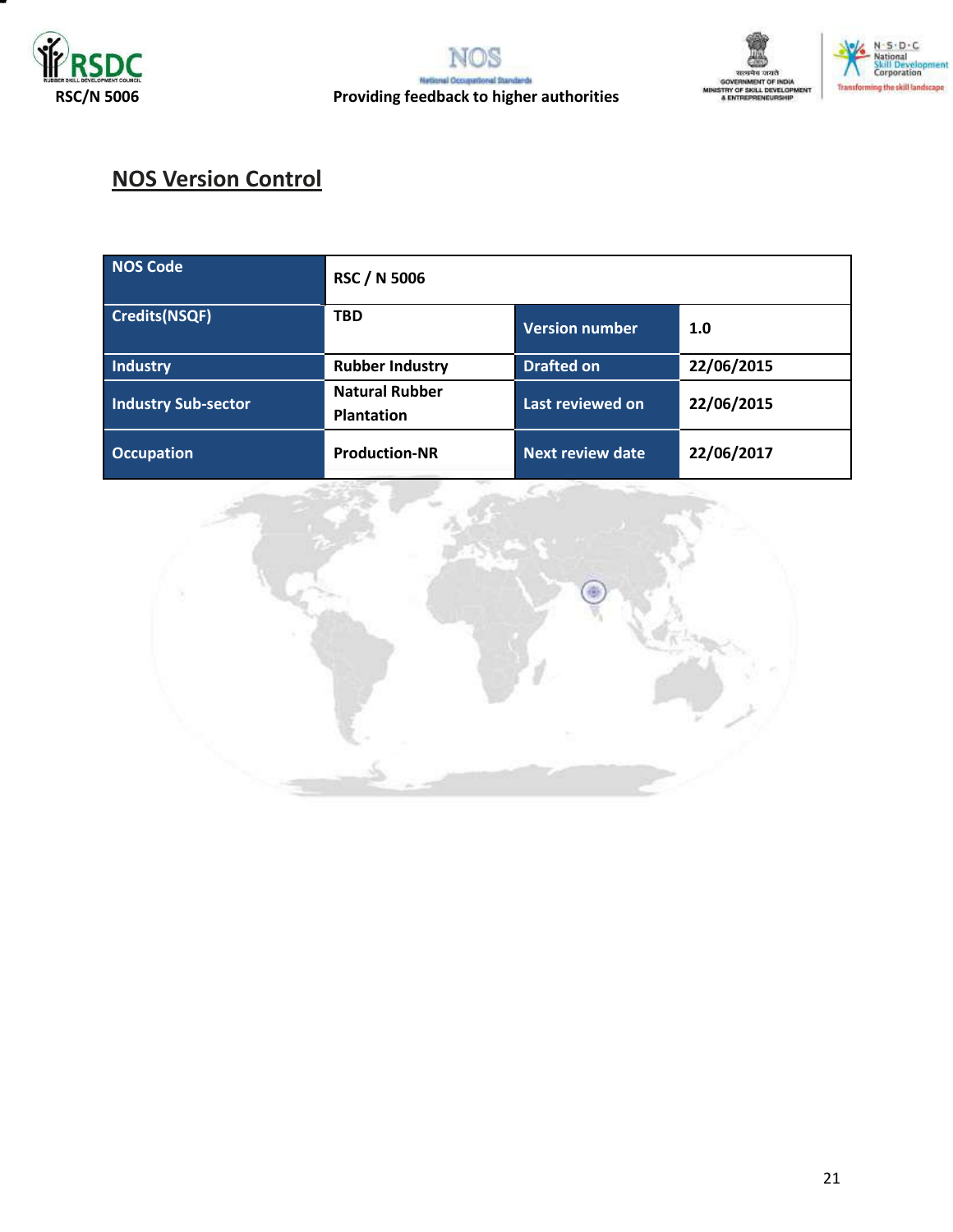#### **CRITERIA FOR ASSESSMENT OF TRAINEES**

| <b>Subsector</b>            | <b>General Worker-Rubber Plantation</b> |
|-----------------------------|-----------------------------------------|
| <b>Qualification Pack</b>   | RSC/Q 6107                              |
| <b>Sector Skill Council</b> | Rubber Skill Development Council        |

#### **Guidelines for Assessment**

1. Criteria for assessment for each Qualification Pack will be created by the Sector Skill Council. Each Performance Criteria (PC) will be assigned marks proportional to its importance in NOS. SSC will also lay down proportion of marks for Theory and Skills Practical for each PC

2. The assessment for the theory part will be based on knowledge bank of questions created by the SSC 3. Individual assessment agencies will create unique question papers for theory part for each candidate at each examination/training center (as per assessment criteria below)

4. Individual assessment agencies will create unique evaulations for skill practical for every student at each examination/training center based on this criteria

5. To pass the Qualification Pack , every trainee should score a minimum of 70% in every NOS

6. In case of successfully passing only certain number of NOS's, the trainee is eligible to take subsequent assessment on the balance NOS's to pass the Qualification Pack

|                                                                                 |                                                                                                        |                                                                                                                                  |                                         |                | <b>Marks Allocation</b> |
|---------------------------------------------------------------------------------|--------------------------------------------------------------------------------------------------------|----------------------------------------------------------------------------------------------------------------------------------|-----------------------------------------|----------------|-------------------------|
| <b>Nos</b>                                                                      | <b>Element</b>                                                                                         | <b>Description</b>                                                                                                               | <b>Tot</b><br>al                        | Th<br>eo<br>ry | <b>Practic</b><br>al    |
|                                                                                 |                                                                                                        | PC1. Maintaining cleanliness in the plantation                                                                                   | 6                                       | 4              | $\overline{2}$          |
|                                                                                 | Preparatio<br>n of                                                                                     | PC2. Construction and maintenance of the estate road                                                                             | 4                                       | $\overline{2}$ | $\overline{2}$          |
|                                                                                 | plantation<br>area                                                                                     | PC3. Lining, peg marking and pitting (either<br>mechanical/manual                                                                | $\overline{2}$<br>6<br>6<br>4<br>6<br>4 | 4              |                         |
|                                                                                 |                                                                                                        | PC4. Refilling with top soil, making of silt pit and soil /<br>stone bunds<br>PC5. Maintenance of terraces and drainage facility |                                         |                | 2                       |
|                                                                                 |                                                                                                        |                                                                                                                                  |                                         |                | $\overline{2}$          |
|                                                                                 | PC6. Loading, unloading of planting materials/other<br>inputs and shifting to planting site carefully. | 4                                                                                                                                | 2                                       | 2              |                         |
|                                                                                 | <b>Plantation</b>                                                                                      | PC7. Planting in pits as per the instructions                                                                                    | 4                                       | $\overline{2}$ | $\overline{2}$          |
|                                                                                 |                                                                                                        | PC8. Treatment of seeds as per the instructions                                                                                  | 6                                       | 4              | $\overline{2}$          |
| 1. RSC /<br>N 6108<br><b>Rubber</b><br>plantati<br>on<br>develop<br>ment<br>and |                                                                                                        | PC9. Using recommended<br>fungicides/pesticides/insecticide to control<br>leaf/stem/root diseases.                               | 6                                       | 4              | $\overline{2}$          |
|                                                                                 | <b>Disease</b><br><b>Prevention</b>                                                                    | PC10. Operation of different types of sprayer, dusters<br>and weed cutting machines for weed control                             | 6                                       | 4              | $\overline{2}$          |
|                                                                                 |                                                                                                        | PC11. Manuring weaker plants as per the<br>instructions.                                                                         | 6                                       | $\overline{2}$ | 4                       |
| mainten                                                                         |                                                                                                        | PC12. Treatment for nutritional deficiency diseases.                                                                             | $\overline{2}$                          | $\overline{2}$ | $\mathbf 0$             |
| ance                                                                            | <b>Maintenan</b>                                                                                       | PC13. Fertilizer application as per the instructions.                                                                            | 4                                       | 4              | $\mathbf 0$             |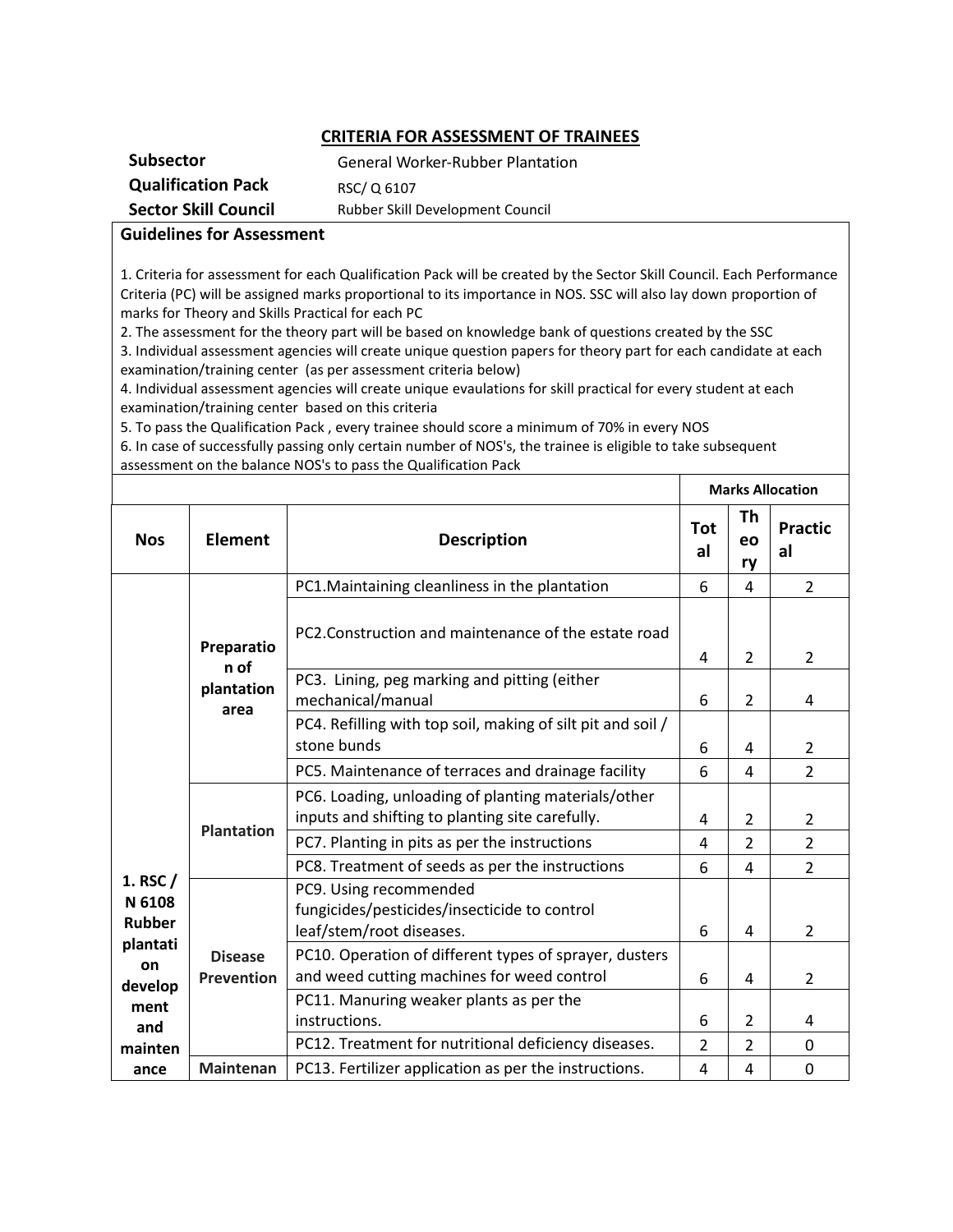|                                            | ce                                       | PC14. Cleaning and maintenance of tools required for<br>maintenance of plants                                                              | $\overline{2}$ | $\overline{2}$ | 0                   |
|--------------------------------------------|------------------------------------------|--------------------------------------------------------------------------------------------------------------------------------------------|----------------|----------------|---------------------|
|                                            |                                          | PC15. Pruning of lower branches and mulching plant<br>bases using dried leaves/ providing shade baskets.                                   | $\overline{2}$ | 0              | $\overline{2}$      |
|                                            |                                          | PC16. White washing the brown portion of the plants<br>using lime<br>/clay to reduce heat absorption.                                      |                | $\overline{2}$ | $\overline{2}$      |
|                                            |                                          | PC17. Replacement of vacant planting points using<br>healthy advanced planting materials as per the                                        | 4              |                |                     |
|                                            |                                          | instructions.                                                                                                                              | 4              | $\overline{2}$ | $\overline{2}$      |
|                                            |                                          | PC18. Repair and maintenance of terrace/soil/stone<br>bunds                                                                                |                | $\overline{2}$ |                     |
|                                            |                                          | PC19. Confining cover crops growth within inter rows                                                                                       | 4<br>4         | $\overline{2}$ | 2<br>$\overline{2}$ |
|                                            |                                          | PC20. Raising of wind belt in wind prone areas.                                                                                            | 4              | 4              | 0                   |
|                                            |                                          | PC21. Making fire belt during summer season.                                                                                               | 4              | $\overline{2}$ | 2                   |
|                                            |                                          | PC22. Raising of intercrop (if any) during the initial 3                                                                                   |                |                |                     |
|                                            | Intercrop                                | years.                                                                                                                                     | $\overline{2}$ | $\overline{2}$ | 0                   |
|                                            |                                          | PC23. Maintaining intercrops as per instructions                                                                                           | 4              | $\overline{2}$ | $\overline{2}$      |
|                                            |                                          |                                                                                                                                            | 100            | 60             | 40                  |
|                                            |                                          | PC24. The possibilities and causes for soil erosion                                                                                        | 4              | $\overline{2}$ | $\overline{2}$      |
|                                            |                                          | PC25. Timely repairs/maintenance of terrace, silt pits,<br>soil/stone bunds, to check soil/water erosion.                                  | 4              | $\overline{2}$ | $\overline{2}$      |
|                                            | Natural                                  | PC26. Correct method of drainage making.                                                                                                   | 6              | 4              | $\overline{2}$      |
|                                            | resource                                 | PC27. Hedge maintenance.<br>PC28. Protection of water source from pollution                                                                | 4              | 4              | $\mathbf 0$         |
|                                            | manageme                                 |                                                                                                                                            | 4              | $\overline{2}$ | $\overline{2}$      |
|                                            | nt (Soil &                               | PC29. Rain water harvesting.                                                                                                               | 4              | $\overline{2}$ | $\overline{2}$      |
|                                            | water)                                   | PC30. Judicious use of water during irrigation.                                                                                            | 6              | $\overline{2}$ | $\overline{4}$      |
| 2. RSC/                                    |                                          | PC31. Mulching for soil and moisture conservation.                                                                                         | 6              | $\overline{2}$ | 4                   |
| N 5006<br><b>Natural</b><br><b>Resourc</b> |                                          | PC32. Avoiding excess dosage of fertilisers and<br>chemicals to minimise damage to soil microflora.                                        | 8              | 6              | 2                   |
| е                                          |                                          | PC33. Cover crop management.                                                                                                               | 6              | 4              | $\overline{2}$      |
| <b>Manage</b>                              |                                          | PC34. Importance of premise cleanliness                                                                                                    | 4              | $\overline{2}$ | $\overline{2}$      |
| ment                                       |                                          | PC35. Collection and storage of empty containers,<br>worn out polythene bags, fertilizer bags etc from the<br>field for reuse/disposal.    | 6              | $\overline{2}$ | 4                   |
|                                            | Waste<br>manageme<br>nt & Health<br>care | PC36. Use of personal protective devices to minimize<br>damages while using fungicides and other chemicals,<br>weed cutter, chain saw etc. | 4              | $\overline{2}$ | $\overline{2}$      |
|                                            |                                          | PC37. Timely detection and treatment for diseases to<br>avoid over-dosage of chemicals.                                                    | 4              | $\overline{2}$ | $\overline{2}$      |
|                                            |                                          | PC38. Prevention of diseases through appropriate<br>management strategies to avoid excessive use of                                        | 4              | 4              | 0                   |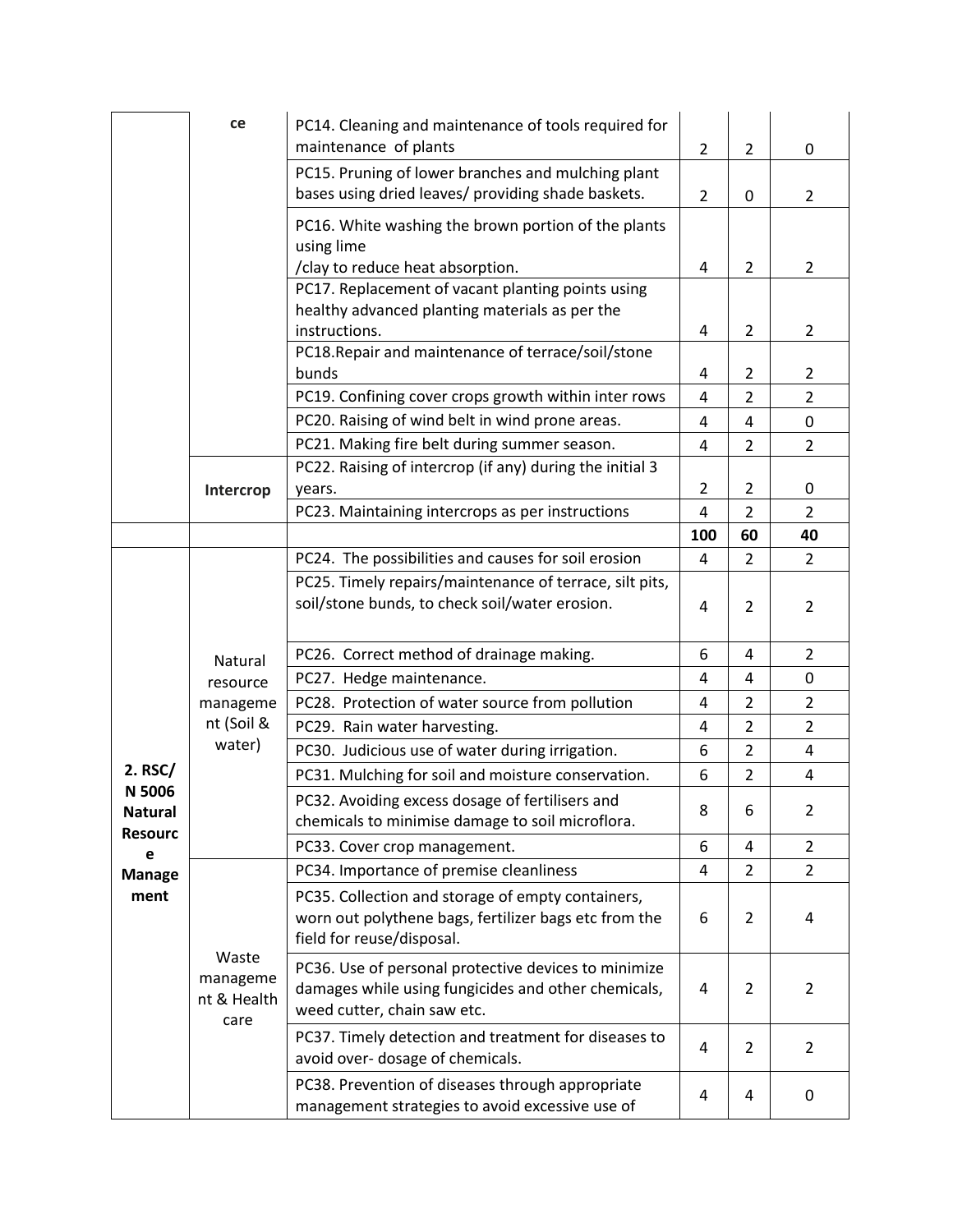|                                                                                    |                                                                                                                                   | fungicides.                                                                           |                |                |                |
|------------------------------------------------------------------------------------|-----------------------------------------------------------------------------------------------------------------------------------|---------------------------------------------------------------------------------------|----------------|----------------|----------------|
|                                                                                    |                                                                                                                                   | PC39. Destroy sources of mosquito breeding to<br>control possible epidemics           | 6              | 4              | 2              |
|                                                                                    |                                                                                                                                   | PC40. Awareness about consequences of chemical<br>contamination.                      | 6              | 4              | 2              |
|                                                                                    | Input                                                                                                                             | PC41. Use of chemical fertilizers and other chemicals<br>only as per recommendations. | 4              | 2              | 2              |
|                                                                                    | (chemical)<br>manageme<br>nt                                                                                                      | PC42. Spraying & handlings of chemicals using hood,<br>masks, gloves etc.             | 4              | $\overline{2}$ | 2              |
|                                                                                    |                                                                                                                                   | PC43. Usage of organic and bio-fertilizers.                                           | 4              | 4              | $\Omega$       |
|                                                                                    |                                                                                                                                   | PC44. Usage of plant growth hormones and bio-<br>control measures against diseases.   | $\overline{2}$ | $\overline{2}$ | 0              |
|                                                                                    |                                                                                                                                   | 100                                                                                   | 60             | 40             |                |
|                                                                                    | <b>Feed back</b>                                                                                                                  | PC45. Generate innovations through expertise                                          | 6              | $\overline{2}$ | 4              |
|                                                                                    | on<br>innovation<br>s in                                                                                                          | PC46. Report to the higher authorities for trial,<br>modifications and evaluation     | 6              | $\overline{2}$ | 4              |
|                                                                                    | practices/o<br>perationss                                                                                                         | PC47. Implement/adopt the approved innovations                                        | 6              | $\overline{2}$ | 4              |
|                                                                                    |                                                                                                                                   | PC48. Identify the issues requiring trouble shooting.                                 | 6              | $\overline{2}$ | 4              |
|                                                                                    | <b>Feed back</b>                                                                                                                  | PC49. Report to the higher authorities for diagnosing<br>and remedial action.         | 6              | 2              | 4              |
|                                                                                    | on<br>incidence                                                                                                                   | PC50. Carry out protection measures.                                                  | 4              | 0              | 4              |
|                                                                                    | of trouble<br>shooting                                                                                                            | PC51. Report on the effectiveness of the control<br>measures.                         | 8              | $\overline{2}$ | 6              |
|                                                                                    |                                                                                                                                   | PC52. Report on the effect of climatic factors on the<br>functioning of the factory.  | 6              | 2              | 4              |
|                                                                                    | <b>Feed back</b><br>on                                                                                                            | PC53. Identify appropriate location specific<br>indigenous knowledge                  | 4              | 2              | 2              |
| 3. RSC $/$<br>N 5007<br>Feed<br>back to<br><b>Higher</b><br><b>Authorit</b><br>ies | PC54. Report it to higher authorities for trial,<br>indigenous<br>evaluation and adoption with modifications, if any<br>knowledge | 6                                                                                     | 2              | 4              |                |
|                                                                                    | /ITK                                                                                                                              | PC55. Report on the results of such trials                                            | 4              | $\overline{2}$ | $\overline{2}$ |
|                                                                                    | <b>Feed back</b>                                                                                                                  | PC56. Identify the socio-economic issues                                              | 4              | $\overline{2}$ | $\overline{2}$ |
|                                                                                    | on socio-                                                                                                                         | PC57. Report it to higher authorities for investigation                               | 6              | $\overline{2}$ | 4              |
|                                                                                    | economic                                                                                                                          | and solution                                                                          |                |                |                |
|                                                                                    | problems                                                                                                                          | PC58. Extend possible help for solving such problems.                                 | 4              | $\overline{2}$ | 2              |
|                                                                                    | <b>Feed back</b><br>on                                                                                                            | PC59. Aware of the conflict existing and its possible<br>causes                       | 4              | $\overline{2}$ | $\overline{2}$ |